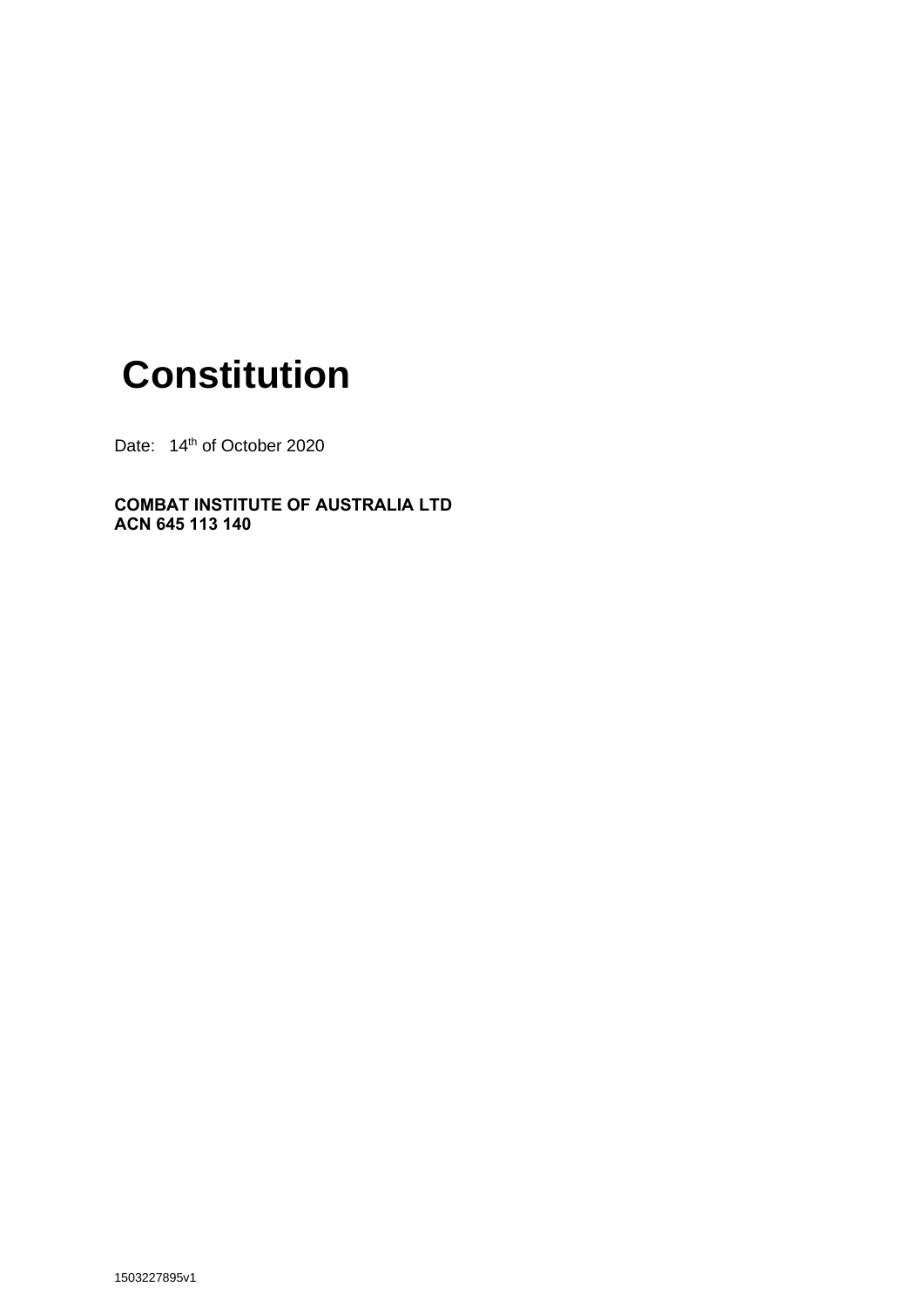### TABLE OF CONTENTS

| 1.               |                |                                                                     |  |  |  |  |  |
|------------------|----------------|---------------------------------------------------------------------|--|--|--|--|--|
|                  | 1.1            |                                                                     |  |  |  |  |  |
|                  | 1.2            |                                                                     |  |  |  |  |  |
|                  | 1.3            |                                                                     |  |  |  |  |  |
|                  |                |                                                                     |  |  |  |  |  |
| 2.               |                |                                                                     |  |  |  |  |  |
| 3.               |                |                                                                     |  |  |  |  |  |
| $\overline{4}$ . |                |                                                                     |  |  |  |  |  |
|                  | 4.1            |                                                                     |  |  |  |  |  |
|                  | 4.2            |                                                                     |  |  |  |  |  |
| 5.               |                |                                                                     |  |  |  |  |  |
|                  | 5.1            |                                                                     |  |  |  |  |  |
|                  | 5.2            |                                                                     |  |  |  |  |  |
|                  | 5.3            |                                                                     |  |  |  |  |  |
|                  | 5.4            |                                                                     |  |  |  |  |  |
|                  | 5.5            |                                                                     |  |  |  |  |  |
| 6.               |                |                                                                     |  |  |  |  |  |
|                  | 6.1            |                                                                     |  |  |  |  |  |
|                  | 6.2            |                                                                     |  |  |  |  |  |
|                  | 6.3            |                                                                     |  |  |  |  |  |
| 7.               |                |                                                                     |  |  |  |  |  |
|                  | 7.1            |                                                                     |  |  |  |  |  |
|                  | 7.2            |                                                                     |  |  |  |  |  |
| 8.               |                | TERMINATION OF MEMBERSHIP OF COMBAT SPORT MEMBER10                  |  |  |  |  |  |
|                  | 8.1            |                                                                     |  |  |  |  |  |
|                  | 8.2            | Termination of Membership of Combat Sport Members 10                |  |  |  |  |  |
| 9.               |                |                                                                     |  |  |  |  |  |
|                  | 9.1            |                                                                     |  |  |  |  |  |
|                  | 9.2            |                                                                     |  |  |  |  |  |
|                  | 9.3            |                                                                     |  |  |  |  |  |
|                  |                | <b>GENERAL MEETINGS.</b>                                            |  |  |  |  |  |
| 10.              | 10.1           |                                                                     |  |  |  |  |  |
|                  | 10.2           |                                                                     |  |  |  |  |  |
|                  | 10.3           |                                                                     |  |  |  |  |  |
|                  | 10.4           |                                                                     |  |  |  |  |  |
|                  | 10.5           |                                                                     |  |  |  |  |  |
|                  | 10.6           | Written notice of cancellation or postponement of General Meeting13 |  |  |  |  |  |
|                  | 10.7           |                                                                     |  |  |  |  |  |
|                  | 10.8           | Number of clear days for postponement of General Meeting13          |  |  |  |  |  |
|                  | 10.9           |                                                                     |  |  |  |  |  |
|                  | 10.10          | Representative, proxy or attorney at postponed General Meeting 13   |  |  |  |  |  |
|                  | 10.11          |                                                                     |  |  |  |  |  |
|                  | 10.12<br>10.13 |                                                                     |  |  |  |  |  |
|                  | 10.14          |                                                                     |  |  |  |  |  |
|                  | 10.15          |                                                                     |  |  |  |  |  |
|                  | 10.16          |                                                                     |  |  |  |  |  |
|                  | 10.17          |                                                                     |  |  |  |  |  |
| 11.              |                |                                                                     |  |  |  |  |  |
|                  | 11.1           |                                                                     |  |  |  |  |  |
|                  |                |                                                                     |  |  |  |  |  |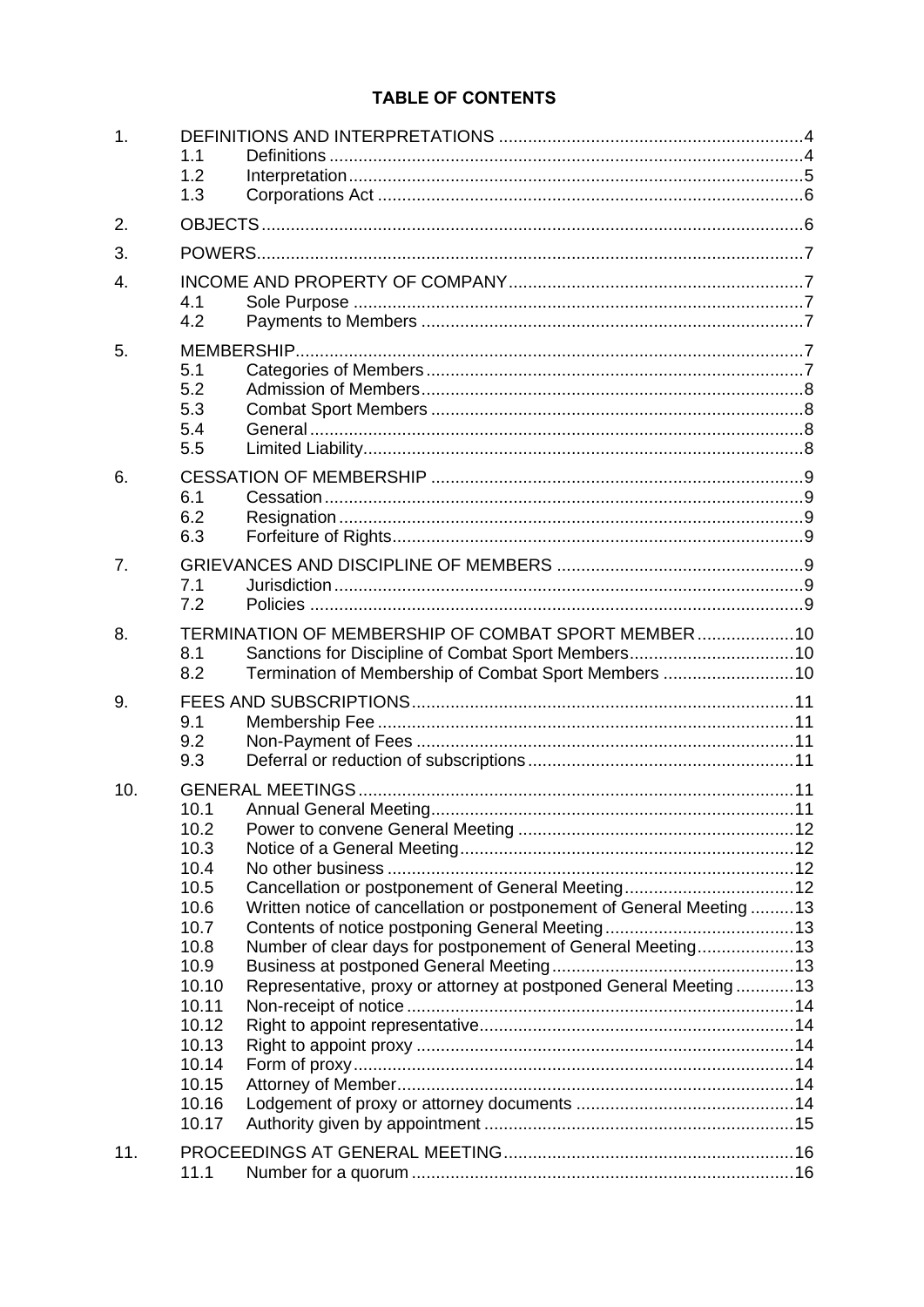|     | 11.2  |  |  |  |  |
|-----|-------|--|--|--|--|
|     | 11.3  |  |  |  |  |
|     | 11.4  |  |  |  |  |
|     | 11.5  |  |  |  |  |
|     | 11.6  |  |  |  |  |
|     | 11.7  |  |  |  |  |
|     | 11.8  |  |  |  |  |
|     | 11.9  |  |  |  |  |
|     | 11.10 |  |  |  |  |
|     | 11.11 |  |  |  |  |
|     | 11.12 |  |  |  |  |
|     | 11.13 |  |  |  |  |
|     | 11.14 |  |  |  |  |
|     | 11.15 |  |  |  |  |
| 12. |       |  |  |  |  |
|     | 12.1  |  |  |  |  |
|     | 12.2  |  |  |  |  |
|     | 12.3  |  |  |  |  |
| 13. |       |  |  |  |  |
|     | 13.1  |  |  |  |  |
|     | 13.2  |  |  |  |  |
|     | 13.3  |  |  |  |  |
|     | 13.4  |  |  |  |  |
|     | 13.5  |  |  |  |  |
|     | 13.6  |  |  |  |  |
|     | 13.7  |  |  |  |  |
|     | 13.8  |  |  |  |  |
|     | 13.9  |  |  |  |  |
|     | 13.10 |  |  |  |  |
|     | 13.11 |  |  |  |  |
|     | 13.12 |  |  |  |  |
|     | 13.13 |  |  |  |  |
|     | 13.14 |  |  |  |  |
|     |       |  |  |  |  |
| 14. |       |  |  |  |  |
|     | 14.1  |  |  |  |  |
|     | 14.2  |  |  |  |  |
|     | 14.3  |  |  |  |  |
|     | 14.4  |  |  |  |  |
|     | 14.5  |  |  |  |  |
|     | 14.6  |  |  |  |  |
|     | 14.7  |  |  |  |  |
| 15. |       |  |  |  |  |
|     | 15.1  |  |  |  |  |
|     | 15.2  |  |  |  |  |
|     | 15.3  |  |  |  |  |
|     | 15.4  |  |  |  |  |
|     | 15.5  |  |  |  |  |
|     | 15.6  |  |  |  |  |
|     | 15.7  |  |  |  |  |
|     | 15.8  |  |  |  |  |
|     | 15.9  |  |  |  |  |
|     | 15.10 |  |  |  |  |
|     | 15.11 |  |  |  |  |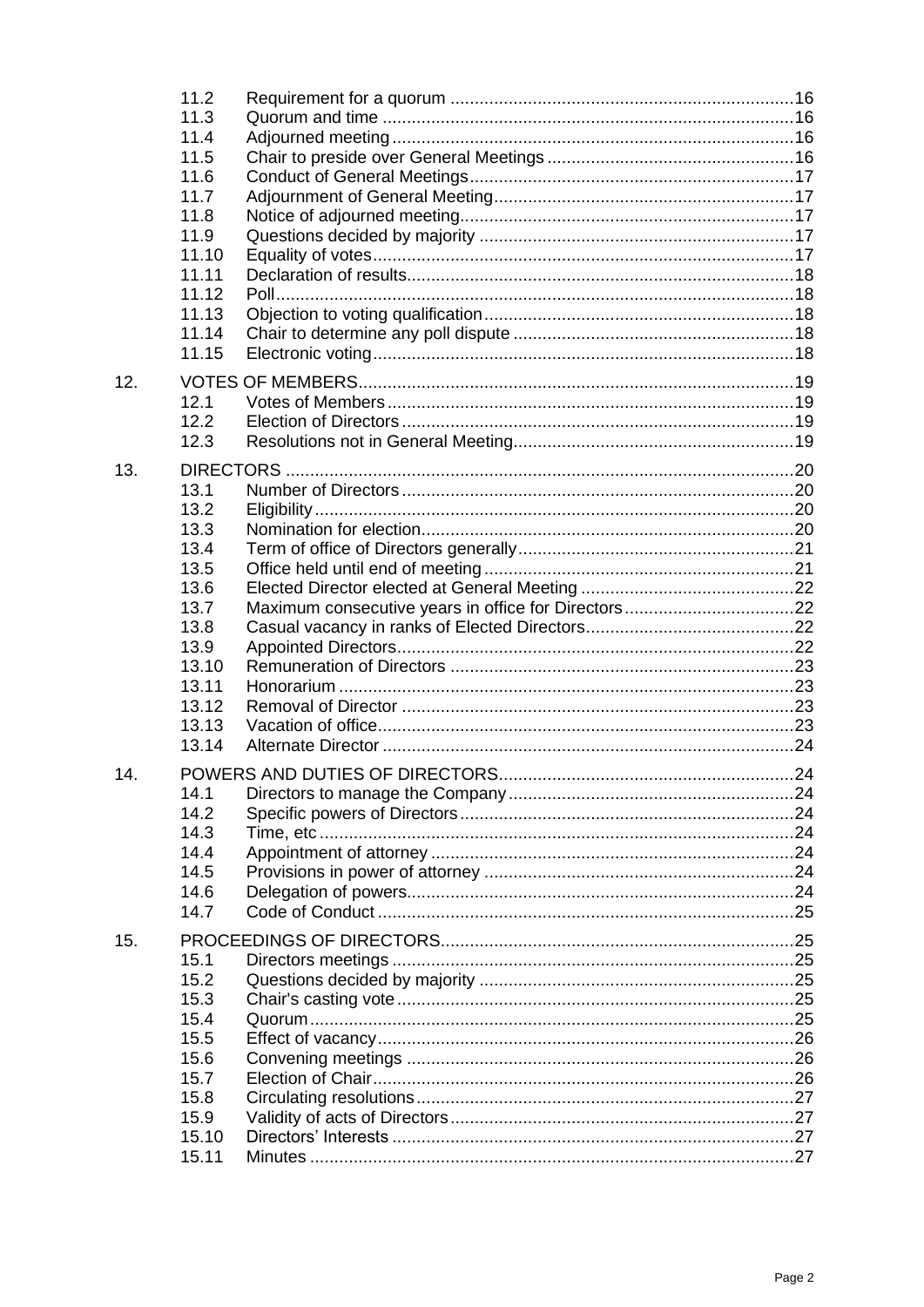| 16. | 16.1<br>16.2                         |                                                        |  |  |  |
|-----|--------------------------------------|--------------------------------------------------------|--|--|--|
| 17. | 17.1<br>17.2<br>17.3<br>17.4<br>17.5 |                                                        |  |  |  |
| 18. | 18.1<br>18.2<br>18.3                 | Powers, duties and authorities of Company Secretary 30 |  |  |  |
| 19. | 19.1<br>19.2<br>19.3                 |                                                        |  |  |  |
| 20. | 20.1<br>20.2                         |                                                        |  |  |  |
| 21. |                                      |                                                        |  |  |  |
| 22. | 22.1<br>22.2                         |                                                        |  |  |  |
| 23. | 23.1<br>23.2<br>23.3<br>23.4<br>23.5 |                                                        |  |  |  |
| 24. | 24.1<br>24.2<br>24.3                 |                                                        |  |  |  |
| 25. | 25.1<br>25.2                         |                                                        |  |  |  |
| 26. |                                      |                                                        |  |  |  |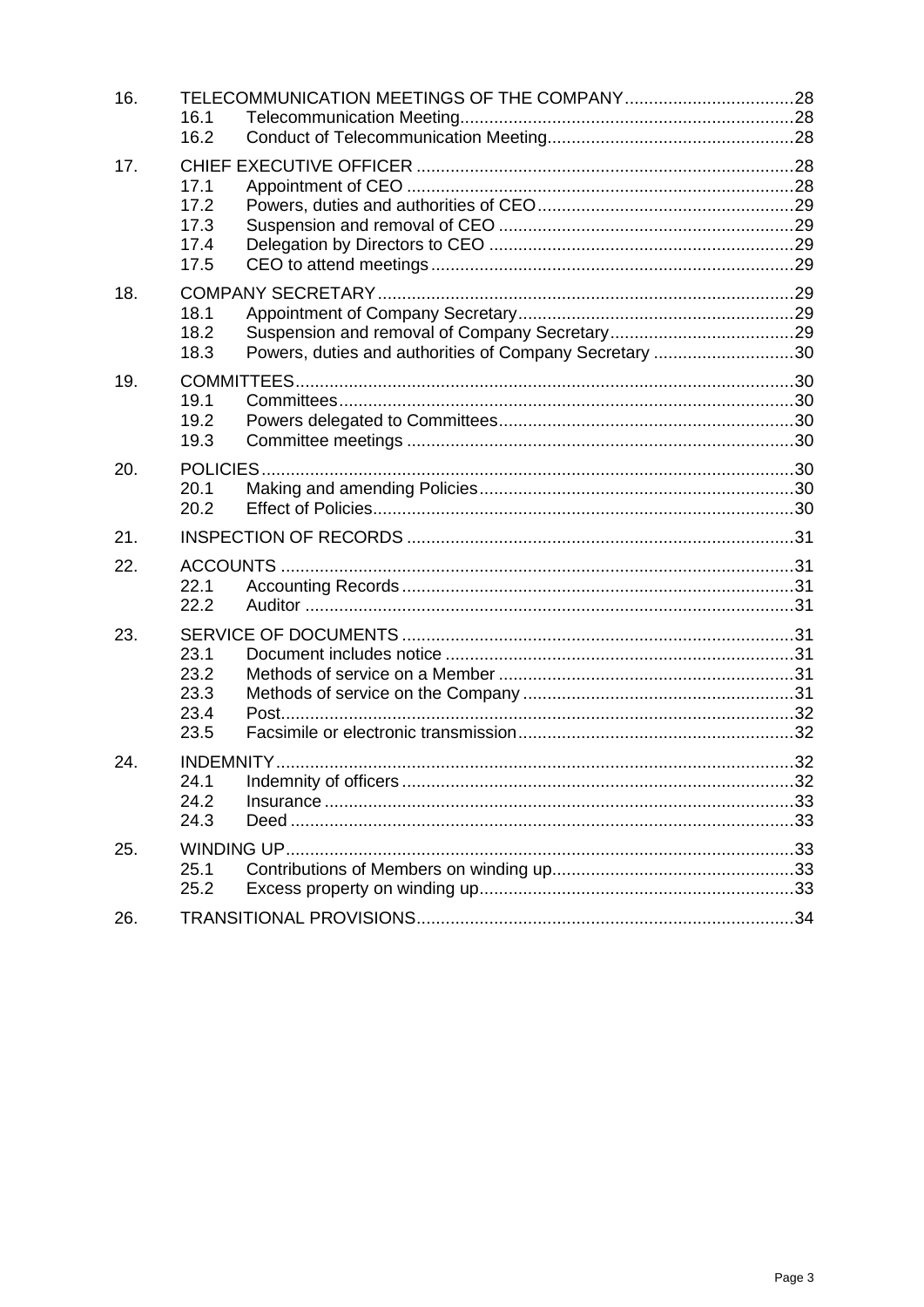## **Constitution**

#### **COMBAT INSTITUTE OF AUSTRALIA LTD**

#### **1. DEFINITIONS AND INTERPRETATIONS**

#### <span id="page-4-0"></span>**1.1 Definitions**

In this Constitution unless the context requires otherwise:

<span id="page-4-1"></span>**AGM** means the annual General Meeting of the Company required to be held by the Company in each calendar year under the Corporations Act.

**Appointed Director** means a Director appointed under **clause [13.9](#page-22-4)**.

**CEO** means a person appointed as chief executive officer of the Company by the Directors.

**Chair** means the person elected as the chair of the Company under **clause [15.7\(a\)](#page-26-3)**.

**Combat Sport** means a combat sport which is conducted at the Olympic Games, Paralympic Games, Commonwealth Games or other international event recognised by the Combat Sport Members.

**Combat Sport Member** means a legal entity recognised by the Company under **clause [5.3](#page-8-4)**.

**Committee** means a committee established by the Directors under **clause [19](#page-30-8)**.

**Company** means Combat Institute of Australia Limited (ACN 645 113 140)

**Company Secretary** means a person appointed as a company secretary of the Company by the Directors under **clause [18](#page-29-7)**.

**Constitution** means this Constitution as amended from time to time, and a reference to a particular clause is a reference to a clause of this Constitution.

**Corporations Act** means the *Corporations Act 2001* (Cth) as modified and amended from time to time and includes any regulations made under that Act and any exemption or modification to that Act applying to the Company.

**Director** means a director of the Company and includes Elected Directors and Appointed Directors.

**Directors** mean, as the case requires, all or some of the Directors acting together as a board in accordance with their powers and authority under this Constitution.

**Elected Director** means a Director elected under **clause [13](#page-20-4)**.

**First Members** mean Judo Federation of Australia Limited (ACN 616 226 398), Boxing Australia Limited (ACN 163 279 294) and Australian Taekwondo Limited (ACN 167 216 033).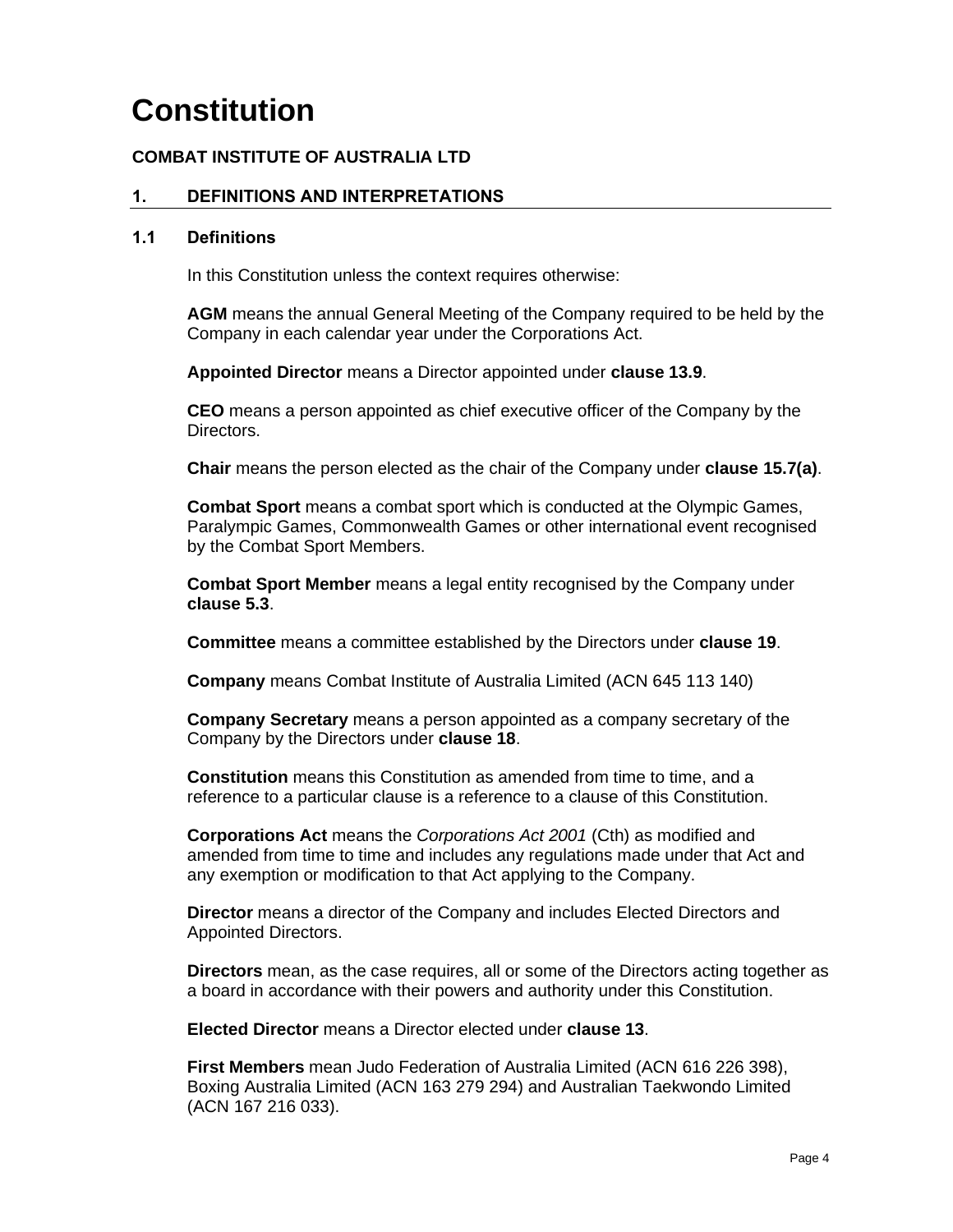**General Meeting** means a general meeting of Members and includes the AGM.

**Intellectual Property** means all rights subsisting in copyright, business names, names, trademarks (or signs), logos, designs, equipment including computer software, images (including photographs, videos or films) or service marks relating to the Company or any activity of or conducted, promoted or administered by the Company.

**ISF** means an International Sport Federation.

**Member** means a member of the Company under **clause [5](#page-7-6)**.

**Objects** mean the objects of the Company in **clause [2](#page-6-2)**.

**Official Position** means, in connection with a body corporate or organisation, a person who:

- (a) holds a position, whether elected or appointed, as president, vice president, secretary, treasurer, director or equivalent of that body corporate or organisation; or
- (b) has, directly or indirectly, a material ownership or financial interest in that body corporate or organisation.

**Policy** means a policy made under **clauses [7.2](#page-9-7)** and **[20.1\(a\)](#page-30-5)**.

**Representative** means a person (other than a proxy) appointed in accordance with the Corporations Act to represent a Combat Sport Member at a General Meeting of the Company.

**Special Resolution** means a resolution at a General Meeting that has been passed by at least 75% of the votes cast by Voting Members on the resolution in accordance with the Corporations Act.

**State Member** means an incorporated state or territory governing body for a Combat Sport, where such governing body is a member of the relevant Combat Sport Member.

**Telecommunications Meeting** means a meeting held by telephone, video, any other technology (or any combination of these technologies), which permits each Director at a meeting of Directors or each Voting Member at a meeting of members to communicate with any other participant.

**Voting Member** means, in relation to a General Meeting, those Members present and entitled to vote in accordance with **clause [5.1](#page-7-7)**.

#### **1.2 Interpretation**

In this Constitution unless the context requires otherwise:

<span id="page-5-0"></span>(a) (**presence of a Member**) a reference to a Member present at a General Meeting means the Member present in person or by proxy or Representative;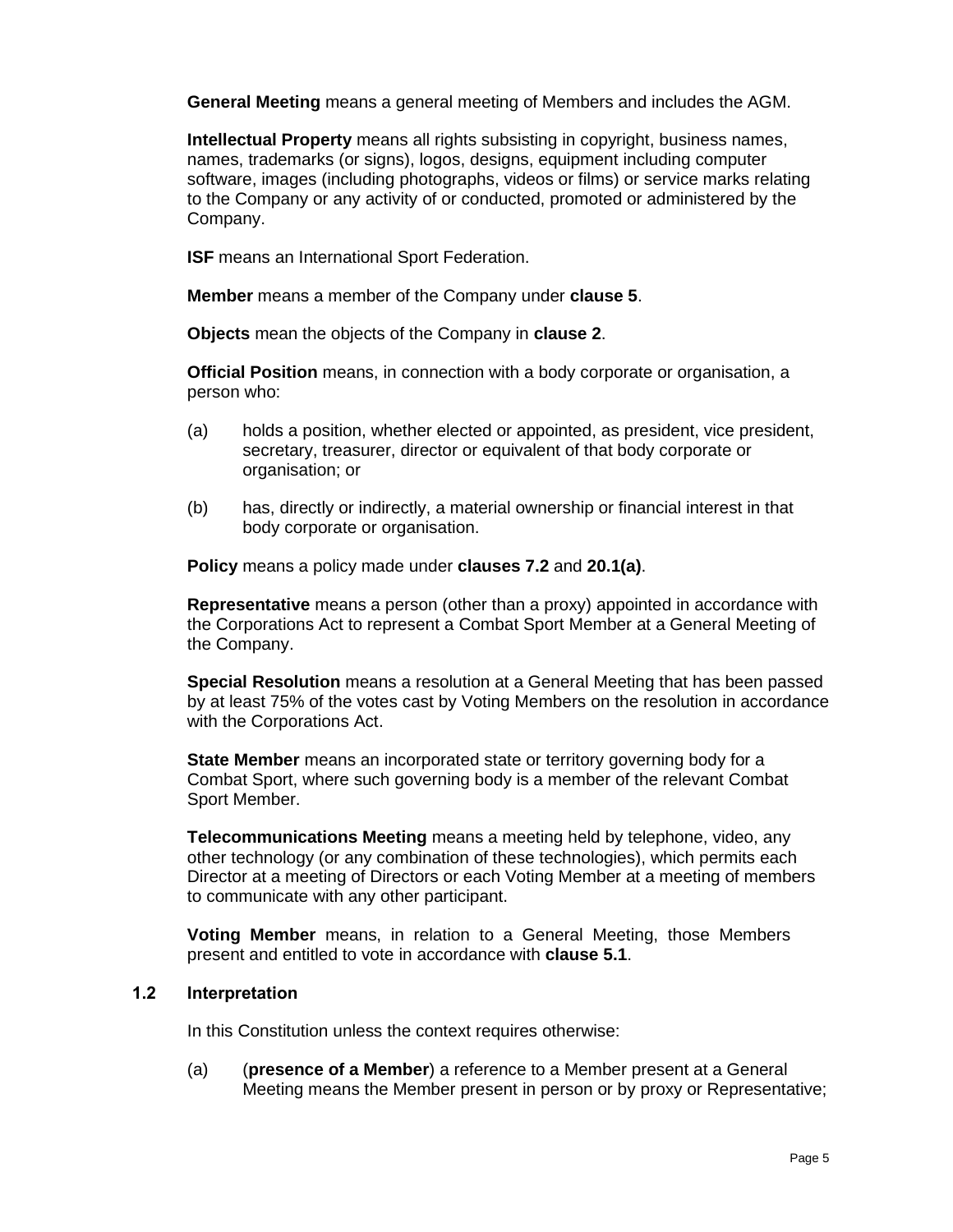- (b) (**document**) a reference to a document or instrument includes any amendments made to it from time to time and, unless the contrary intention appears, includes a replacement;
- (c) (**gender**) words importing any gender include all other genders;
- (d) (**person**) the word person includes a firm, a body corporate, a partnership, a joint venture, an unincorporated body or association or an authority;
- (e) (**successors**) a reference to an organisation includes a reference to its successors;
- (f) (**singular includes plural**) the singular includes the plural and vice versa;
- (g) (**instruments**) a reference to a law includes regulations and instruments made under it;
- (h) (**amendments to legislation**) a reference to a law or a provision of a law includes amendments, re-enactments or replacements of that law or the provision, whether by a State or the Commonwealth or otherwise;
- (i) (**include**) the words include, includes, including and for example are not to be interpreted as words of limitation;
- (j) (**signed**) where, by a provision of this Constitution, a document including a notice is required to be signed, that requirement may be satisfied in relation to an electronic communication of the document in any manner permitted by law or by any State or Commonwealth law relating to electronic transmissions or in any other manner approved by the Directors;
- (k) (**writing**) writing and written includes printing, typing and other modes of reproducing words in a visible form including, without limitation, any representation of words in a physical document or in an electronic communication or form or otherwise; and
- (l) (**headings**) headings are inserted for convenience and do not affect the interpretation of this Constitution.

#### **1.3 Corporations Act**

- <span id="page-6-0"></span>(a) In this Constitution, unless the context requires otherwise, an expression has, in a provision of this Constitution that deals with a matter dealt with by a particular provision of the Corporations Act, the same meaning as in that provision of the Corporations Act.
- (b) The provisions of the Corporations Act that apply as replaceable rules are displaced by this Constitution and accordingly do not apply to the Company.

#### <span id="page-6-2"></span>**2. OBJECTS**

The Objects of the Company shall be to:

<span id="page-6-1"></span>(a) develop and prepare elite Australian Combat Sport athletes for their participation in national and international competitions including Olympic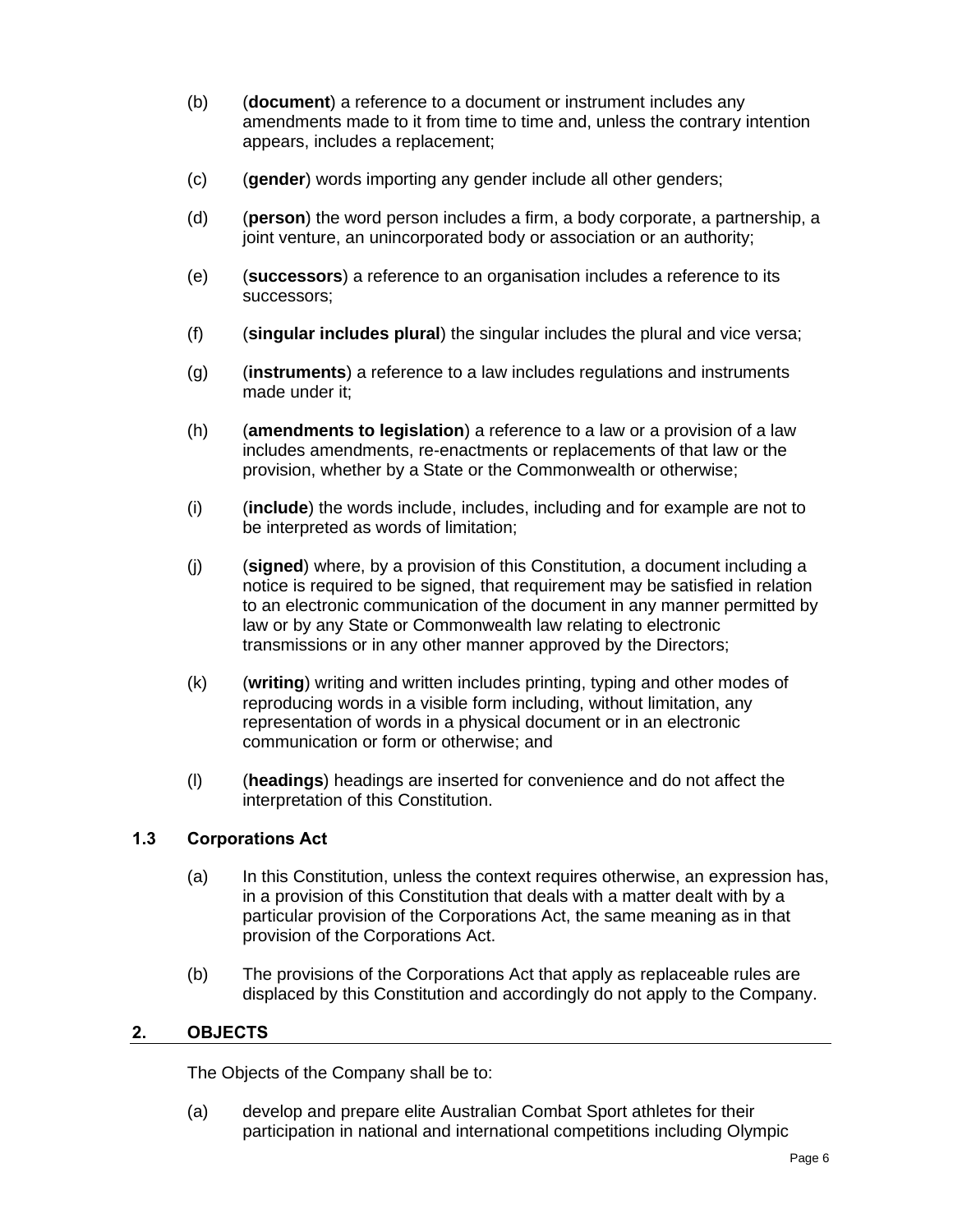Games, Paralympic Games, Commonwealth Games, World Championships and other competitions in Combat Sports;

- (b) assist with the development and funding of high performance programs in Combat Sports;
- (c) to assist the Combat Sport Members in the attainment of their objects through encouragement of elite performance by Australian athletes in Combat Sports;
- (d) have regard to the public interest in its operations; and
- (e) undertake other actions or activities necessary, incidental or conducive to advance these Objects.

#### **3. POWERS**

Solely for furthering the Objects under **clause [2](#page-6-2)**, the Company, in addition to any other powers it has under the Corporations Act, has the legal capacity and powers of a company limited by guarantee as set out under section 124 of the Corporations Act.

#### <span id="page-7-0"></span>**4. INCOME AND PROPERTY OF COMPANY**

#### <span id="page-7-1"></span>**4.1 Sole Purpose**

The income and property of the Company will only be applied towards the promotion of the Objects of the Company.

#### <span id="page-7-2"></span>**4.2 Payments to Members**

No income or property will be paid or transferred directly or indirectly to any Member except for payments to a Member:

- <span id="page-7-3"></span>(a) in return for any services rendered or goods supplied in the ordinary and usual course of business to the Company; or
- (b) of interest at a rate not exceeding current bank overdraft rates of interest for moneys lent; or
- (c) of reasonable rent for premises let to the Company by them.

#### <span id="page-7-6"></span>**5. MEMBERSHIP**

#### <span id="page-7-7"></span><span id="page-7-4"></span>**5.1 Categories of Members**

Members of the Company shall fall into one of the following categories:

- <span id="page-7-5"></span>(a) Combat Sport Members, which subject to this Constitution shall have the right to receive notice of, attend and vote at General Meetings; and
- <span id="page-7-8"></span>(b) such other category of Member as may be created by the Directors. Any category of Member created by the Directors under this **clause [5.1\(b\)](#page-7-8)** may not be granted voting rights, unless approved by Special Resolution.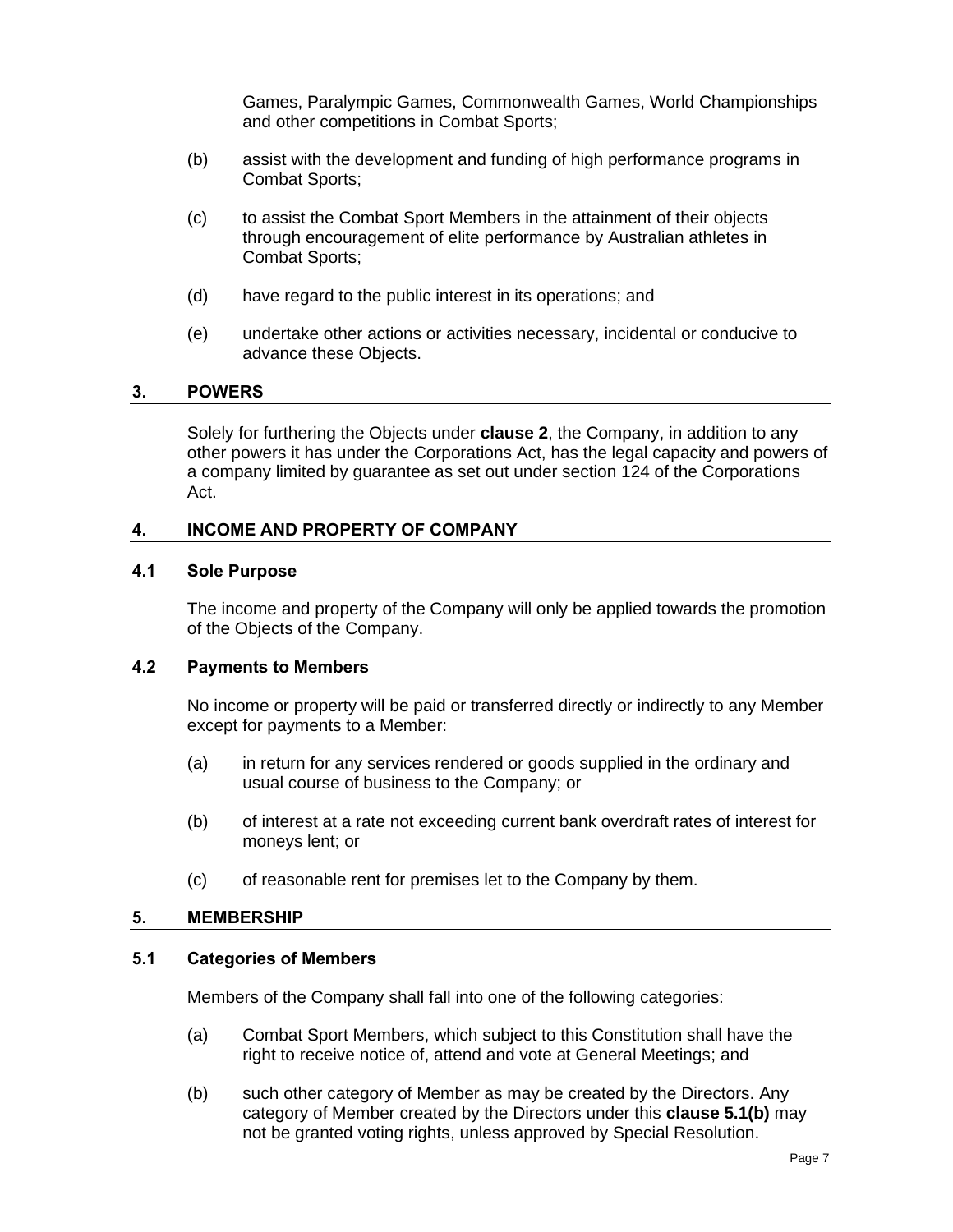#### <span id="page-8-5"></span>**5.2 Admission of Members**

<span id="page-8-0"></span>A company or incorporated association will become a Member, and the Directors will direct the Company Secretary to record its name, registered address, email address and date on which it became a Member, in the register of Members kept by the Company, only upon meeting the criteria applicable to the relevant category of membership set out in this Constitution and provided the Member has submitted an application, which is accepted by the Directors, in which the Member undertakes to:

- (a) be bound by this Constitution and the Policies (including Policies specific to the relevant category of Membership);
- (b) pay the fees and subscriptions determined to apply to the Member under **clause [9](#page-11-6)**; and
- (c) support the Company in the encouragement and promotion of its Objects.

#### <span id="page-8-6"></span><span id="page-8-4"></span>**5.3 Combat Sport Members**

- <span id="page-8-1"></span>(a) Subject to **clause [5.2](#page-8-5)**, the Company may recognise only one entity as the Combat Sport Member for each Combat Sport, being the National Sport Organisation recognised by the Australian Sports Commission for that Combat Sport.
- (b) Unless otherwise determined by the Company and subject always to **clause [5.2](#page-8-5)**, at the time of adoption of this Constitution, the First Members will be the first Combat Sport Members of the Company.
- (c) The Directors may develop and implement Policies which may set out the membership criteria to be met by Combat Sport Members and the privileges and benefits of Combat Sport Member membership in addition to those set out in this Constitution.

#### **5.4 General**

- (a) The Company must keep a register of all Members in accordance with the Corporations Act.
- <span id="page-8-2"></span>(b) No Member whose membership ceases has any claim against the Company or the Directors for damages or otherwise arising from cessation or termination of membership.
- (c) Membership is personal to each Member. No Member shall, or purport to, assign the rights comprising or associated with membership to any other person and any attempt to do so shall be void.
- (d) A Member must not act in a manner unbecoming of a Member or prejudicial to the Objects and interests of the Company.

#### **5.5 Limited Liability**

<span id="page-8-3"></span>Members have no liability in that capacity except as set out in **clause [25](#page-33-5)**.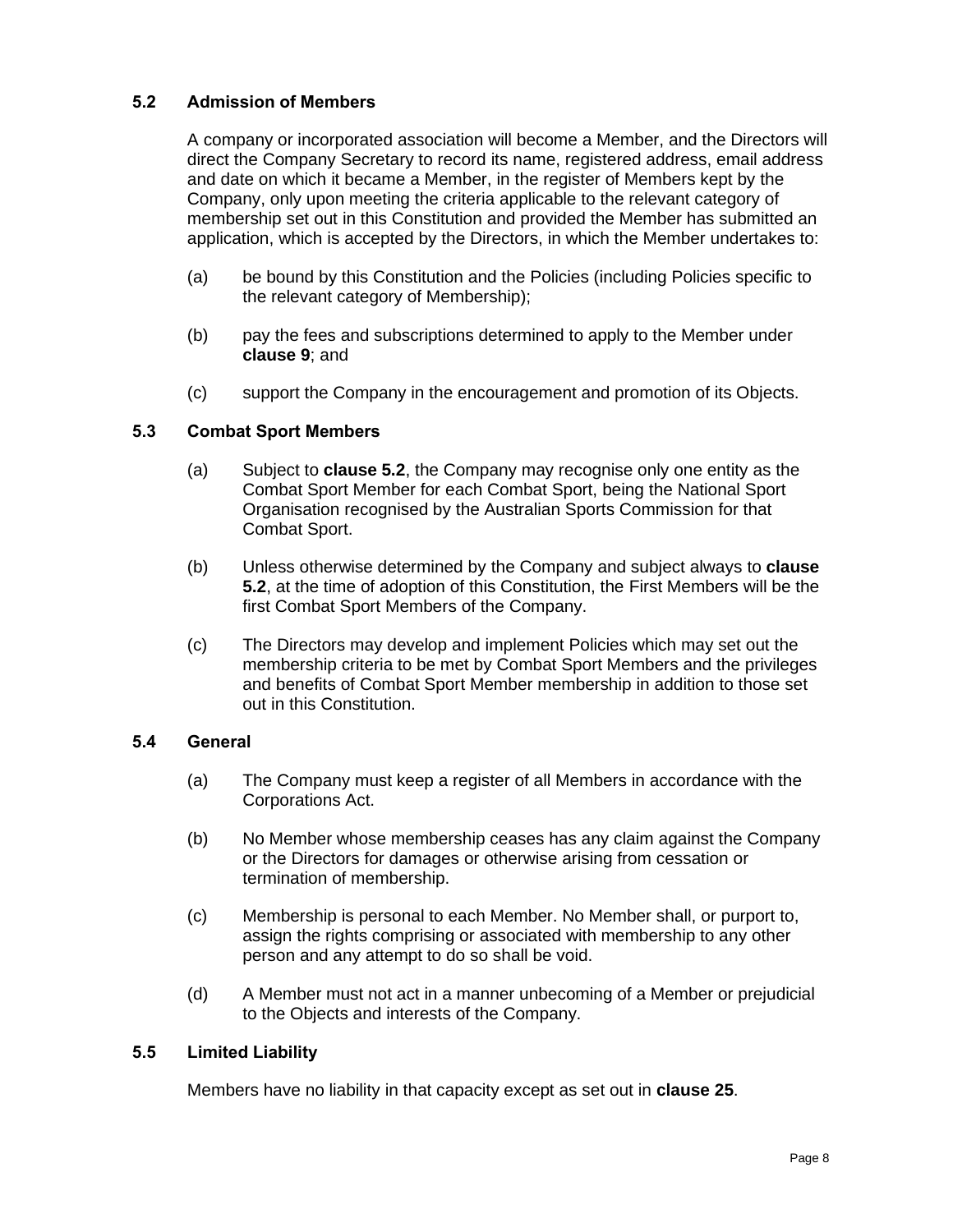#### **6. CESSATION OF MEMBERSHIP**

#### <span id="page-9-0"></span>**6.1 Cessation**

A person ceases to be a Member on:

- <span id="page-9-8"></span><span id="page-9-1"></span>(a) resignation;
- (b) the termination of their membership according to this Constitution or the Policies;
- (c) a body corporate being dissolved or otherwise ceasing to exist; and
- (d) without limiting the foregoing that Member no longer meeting the requirements for membership according to **clause [5.](#page-7-6)**

#### **6.2 Resignation**

For the purposes of **clause [6.1\(a\)](#page-9-8)**, a Member may resign as a member of the Company by giving 14 days written notice to the Directors.

#### <span id="page-9-2"></span>**6.3 Forfeiture of Rights**

A Member who or which ceases to be a Member shall forfeit all right in and claim upon the Company or the Directors for damages or otherwise, or claim upon its property including the Intellectual Property.

#### <span id="page-9-3"></span>**7. GRIEVANCES AND DISCIPLINE OF MEMBERS**

#### <span id="page-9-4"></span>**7.1 Jurisdiction**

All Members will be subject to, and submit unreservedly to, the jurisdiction, procedures, penalties and appeal mechanisms of the Company whether under the Policies or under this Constitution.

#### <span id="page-9-7"></span><span id="page-9-5"></span>**7.2 Policies**

- <span id="page-9-6"></span>(a) The Directors may make a Policy or Policies:
	- (i) for the hearing and determination of:
		- (A) grievances by any Member (including its Representative) who feels aggrieved by a decision or action of the Company; and
		- (B) disputes between Members relating to the conduct or administration of the Company;
	- (ii) for the discipline of Members;
	- (iii) for the formation and administration of an appeals tribunal which must be independent of any party before it on the matter which is the subject of the appeal in question; and
	- (iv) for the termination of Members.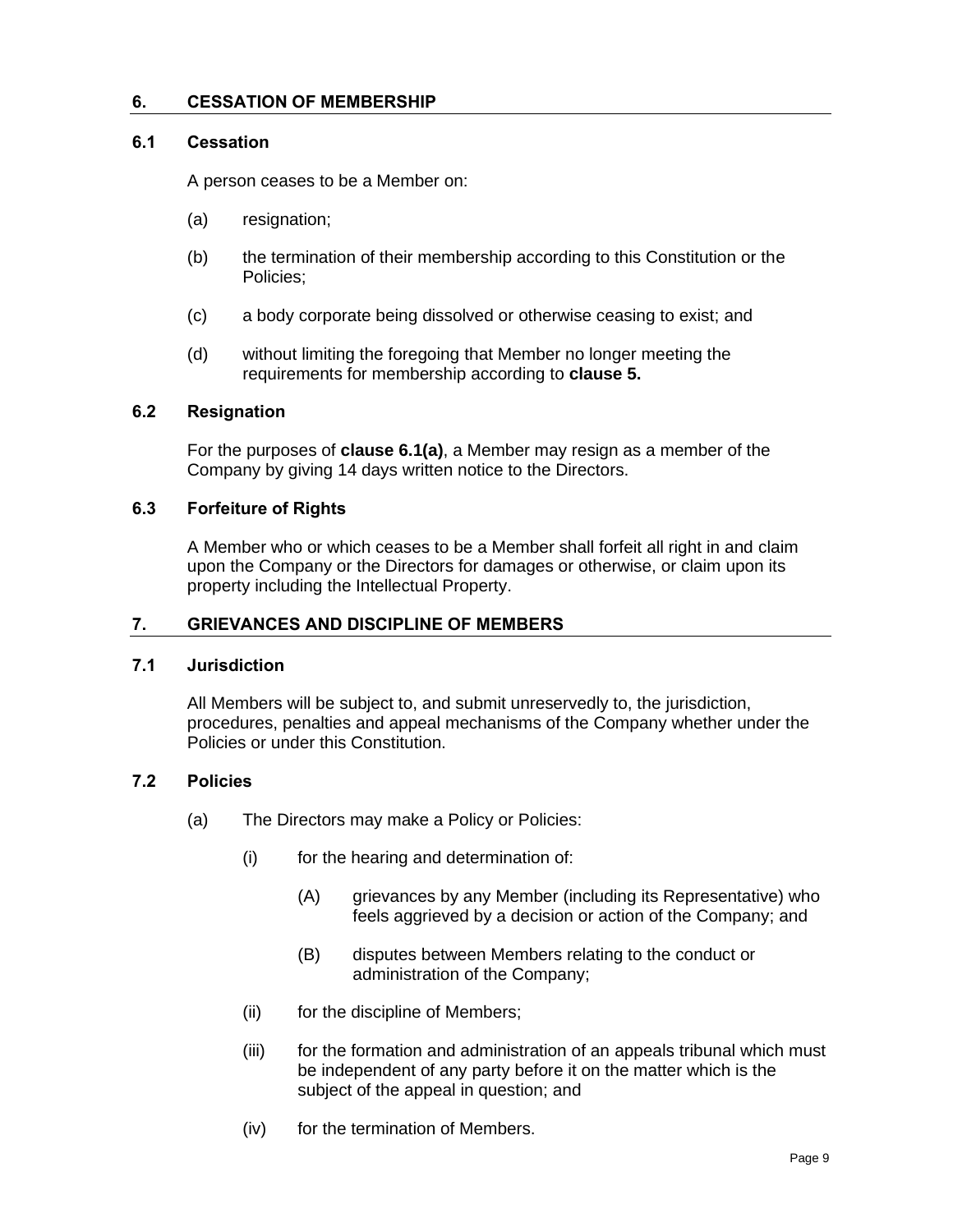- <span id="page-10-3"></span>(b) The Directors in their sole discretion may refer an allegation (which in the opinion of the Directors is not vexatious, trifling or frivolous) by a complainant (including a Director or a Member) that a Member has:
	- (i) breached, failed, refused or neglected to comply with a provision of this Constitution, the Policies or any other resolution or determination of the Directors or any duly authorised Committee; or
	- (ii) acted in a manner unbecoming of a Member or prejudicial to the Objects and interests of the Company, or both; or
	- (iii) prejudiced the Company or brought the Company or themselves into disrepute,

for investigation or determination either under the procedures set down in the Policies or by such other procedure and/or persons as the Directors consider appropriate.

(c) The Directors may include in any Policy or Policies a final right of appeal to an independent body outside the control of the Company.

#### <span id="page-10-4"></span>**8. TERMINATION OF MEMBERSHIP OF COMBAT SPORT MEMBER**

#### <span id="page-10-0"></span>**8.1 Sanctions for Discipline of Combat Sport Members**

<span id="page-10-1"></span>Without limiting matters that may be referred to in the Policies, any Combat Sport Member that is determined by the Directors to have acted in a manner set out in **clause [7.2\(b\)](#page-10-3)** shall be liable for the sanctions set out in that Policy, including termination of Membership (which shall only take place in accordance with the procedure set out in this **clause [8](#page-10-4)**).

#### <span id="page-10-7"></span><span id="page-10-5"></span>**8.2 Termination of Membership of Combat Sport Members**

- <span id="page-10-2"></span>(a) No recommendation can be made by the Directors under this **clause [8](#page-10-4)** unless all avenues of appeal available to the relevant Combat Sport Member under the Policies have been exhausted.
- <span id="page-10-6"></span>(b) Subject to compliance with **clause [8.2\(a\)](#page-10-5)** (and the Policies), the Directors may recommend to a General Meeting to terminate the membership of a Combat Sport Member.
- (c) Upon recommendation from the Directors under **clause [8.2\(b\)](#page-10-6)**, a General Meeting may, by ordinary resolution, terminate the membership of a Combat Sport Member.
- (d) Where the membership of a Combat Sport Member is terminated in accordance with this **clause [8.2](#page-10-7)**, the Directors may admit another body, which meets the requirements in clause [5.3\(a\),](#page-8-6) as the Combat Sport Member to represent the relevant Combat Sport.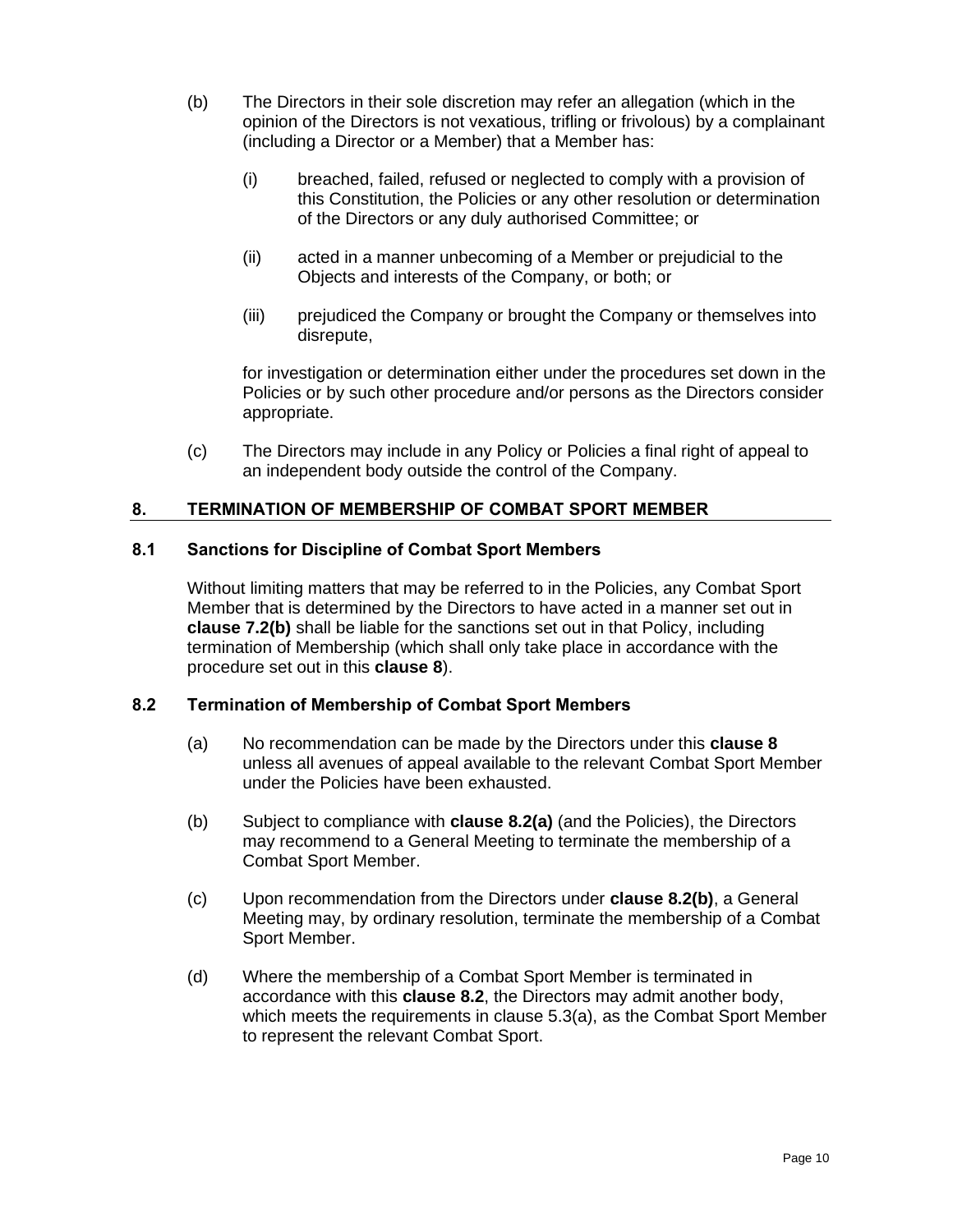#### <span id="page-11-6"></span>**9. FEES AND SUBSCRIPTIONS**

#### <span id="page-11-8"></span><span id="page-11-0"></span>**9.1 Membership Fee**

- <span id="page-11-1"></span>(a) Subject to **clause [9.1\(b\)](#page-11-7)**, the Directors must determine from time to time:
	- (i) the amount (if any) payable by an applicant for membership;
	- (ii) the amount of the annual subscription fee payable by each Member, or any category of Members;
	- (iii) any other amount to be paid by each Member, or any category of Members, whether of a recurrent or any other nature; and
	- (iv) the payment method and the due date for payment.
- <span id="page-11-9"></span><span id="page-11-7"></span>(b) The Directors must not determine that a Combat Sport Member is required to pay any amount under **clause [9.1\(a\)](#page-11-8)** unless all Combat Sport Members agree that such amount is payable.
- (c) Subject to [9.1\(b\),](#page-11-7) each Member must pay to the Company the amounts determined under this **clause [9](#page-11-6)** in accordance with **clause [9.1\(a\)\(iv\)](#page-11-9)**.

#### **9.2 Non-Payment of Fees**

Subject to **clause [5.3\(a\)](#page-8-6)**, the right of a Member to attend and vote at a General Meeting is suspended while the payment of any subscription or other amount determined under **clause [9](#page-11-6)** is in arrears greater than 90 days.

#### <span id="page-11-10"></span><span id="page-11-2"></span>**9.3 Deferral or reduction of subscriptions**

- <span id="page-11-3"></span>(a) The Directors may defer the obligations of a Member to pay a subscription or other amount, or reduce (including to zero) the subscription or other amount payable by a Member, if the Directors are satisfied that:
	- (i) there are reasonable grounds for doing so;
	- (ii) the Company will not be materially disadvantaged as a result; and
	- (iii) the Member agrees to pay the deferred or (if greater than zero) the reduced subscription or other amount within a time fixed by the Directors.
- (b) If the Directors defer or reduce a subscription or other amount payable by a Member under this **clause [9.3](#page-11-10)**, that Member will retain their rights to attend and vote at a General Meeting, unless otherwise specified by the Directors.

#### **10. GENERAL MEETINGS**

#### <span id="page-11-4"></span>**10.1 Annual General Meeting**

AGMs of the Company are to be held:

<span id="page-11-5"></span>(a) according to the Corporations Act; and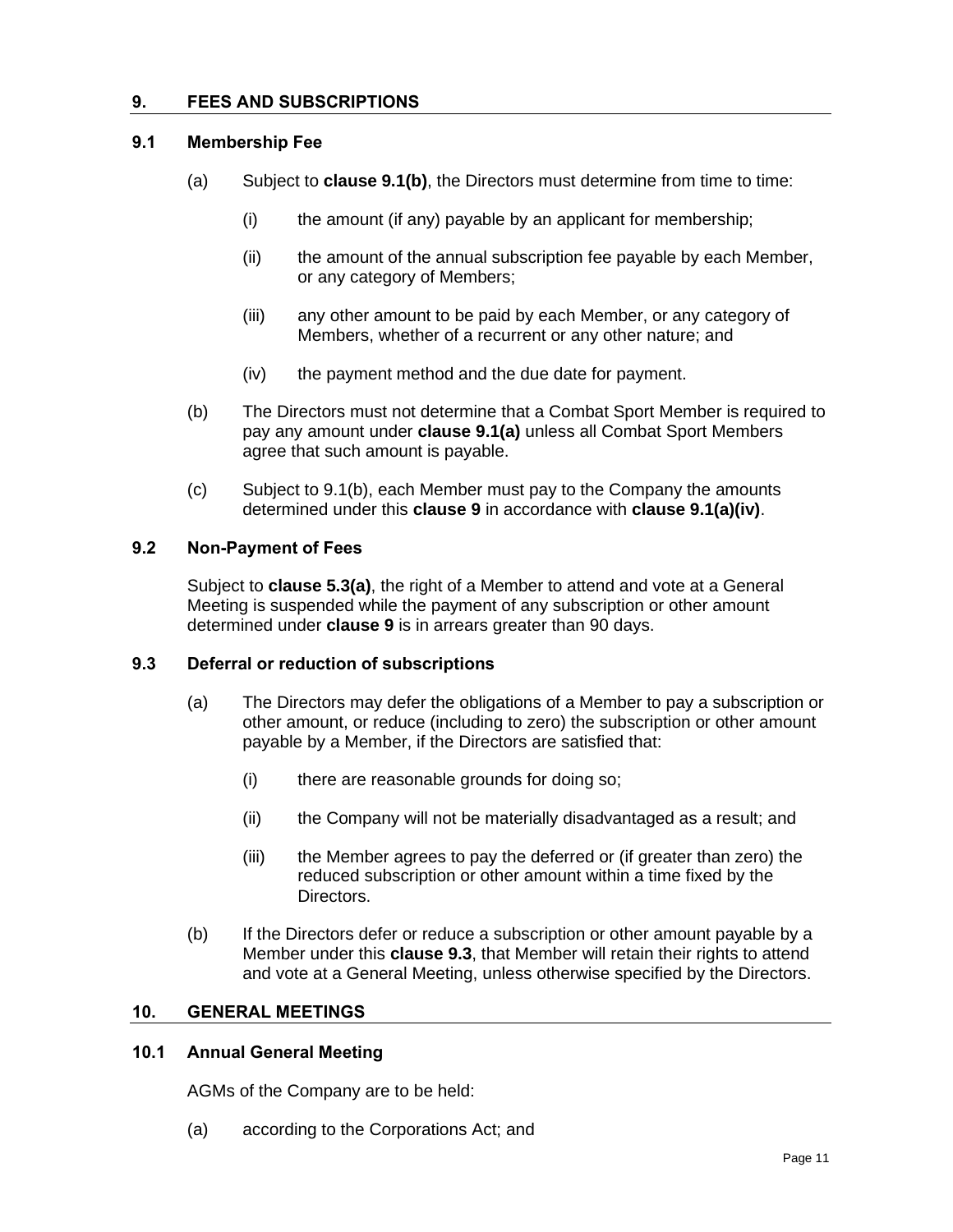(b) at a date and venue determined by the Directors.

#### **10.2 Power to convene General Meeting**

- (a) The Directors may convene a General Meeting when they think fit and must do so if required by the Corporations Act.
- <span id="page-12-0"></span>(b) The Voting Members may convene a General Meeting in accordance with the Corporations Act.

#### **10.3 Notice of a General Meeting**

- <span id="page-12-1"></span>(a) Notice of a General Meeting of Members must be given:
	- (i) to all Members entitled to attend the General Meeting, the Directors, and the auditor of the Company; and
	- (ii) in accordance with **clause [23](#page-31-8)** and the Corporations Act.
- (b) At least 45 days prior to the proposed date of the AGM, the CEO will request from Voting Members notices of motions, which must be received no less than 28 days prior to the AGM.
- (c) At least 21 days' notice of the time and place of a General Meeting must be given, together with:
	- (i) all information required to be included in accordance with the Corporations Act;
	- (ii) in the case of a proposed Special Resolution, the intention to propose the Special Resolution and the terms of the proposed Special Resolution;
	- (iii) where applicable, any notice of motion received from any Voting Member or Director in accordance with the Corporations Act; and
	- (iv) where applicable, a list of all nominations received for positions to be elected at the relevant General Meeting.

#### **10.4 No other business**

No business other than that stated in the notice of meeting may be transacted at a General Meeting.

#### <span id="page-12-2"></span>**10.5 Cancellation or postponement of General Meeting**

<span id="page-12-3"></span>Where a General Meeting (including an AGM) is convened by the Directors they may, if they think fit, cancel the meeting or postpone the meeting to a date and time they determine. This clause does not apply to a General Meeting convened by:

- (a) Members according to the Corporations Act;
- (b) the Directors at the request of Members; or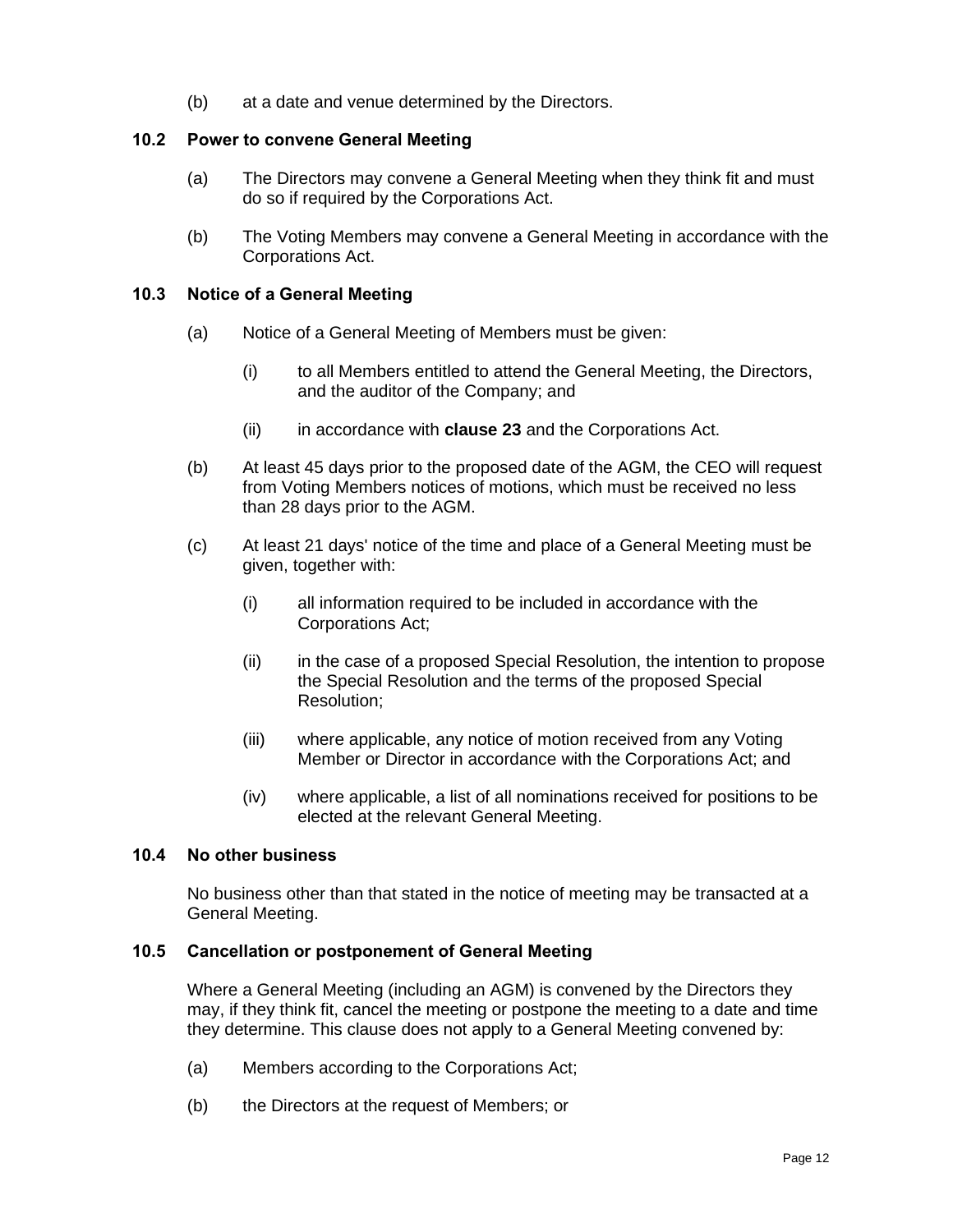(c) a court.

#### **10.6 Written notice of cancellation or postponement of General Meeting**

Notice of the cancellation or postponement of a General Meeting must state the reasons for doing so and be given to:

- <span id="page-13-0"></span>(a) each Member entitled to attend the General Meeting; and
- (b) each other person entitled to notice of a General Meeting under the Corporations Act.

#### **10.7 Contents of notice postponing General Meeting**

A notice postponing a General Meeting must specify:

- <span id="page-13-1"></span>(a) the new date and time for the meeting;
- (b) the place where the meeting is to be held, which may be either the same as or different to the place specified in the notice originally convening the meeting; and
- (c) if the meeting is to be held in two or more places, the technology that will be used to hold the meeting in that manner.

#### **10.8 Number of clear days for postponement of General Meeting**

The number of clear days from the giving of a notice postponing a General Meeting to the date specified in that notice for the postponed meeting must not be less than the number of clear days' notice of that General Meeting required to be given by **clause [11.8](#page-17-5)** or the Corporations Act.

#### <span id="page-13-2"></span>**10.9 Business at postponed General Meeting**

The only business that may be transacted at a postponed General Meeting is the business specified in the notice originally convening the meeting.

#### <span id="page-13-3"></span>**10.10 Representative, proxy or attorney at postponed General Meeting**

Where:

- <span id="page-13-4"></span>(a) by the terms of an instrument appointing a Representative, proxy or attorney that appointed person is authorised to attend and vote at a General Meeting on behalf of the appointing Member to be held on a specified date or at a General Meeting or General Meetings to be held on or before a specified date; and
- (b) the date for the meeting is postponed to a date later than the date specified in the instrument,

then that later date is substituted for the date specified in the instrument appointing that appointed person, unless the appointing Member notifies the Company in writing to the contrary at least 48 hours before the time at which the postponed meeting is to be held.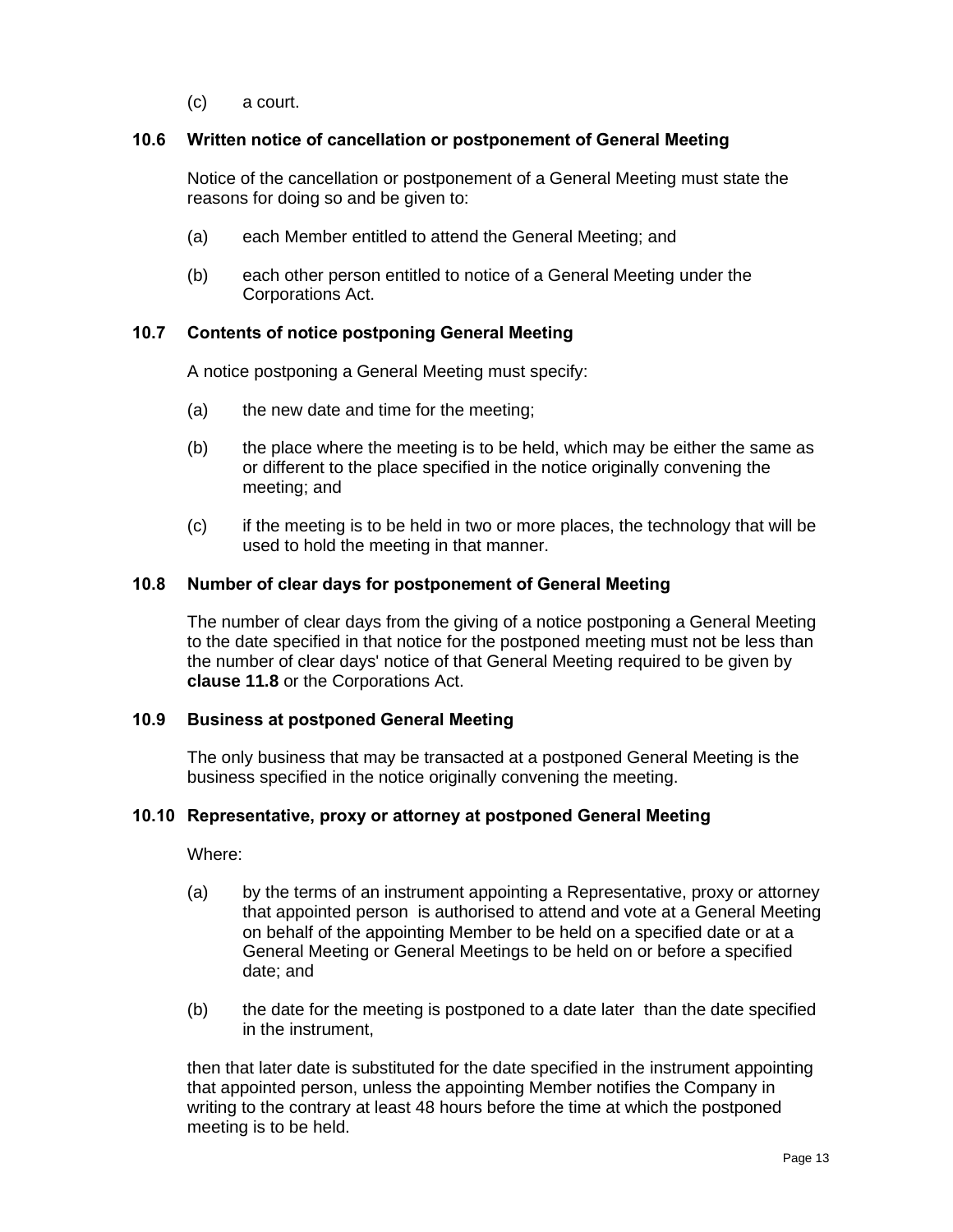#### **10.11 Non-receipt of notice**

The non-receipt of a notice convening, cancelling or postponing a General Meeting by, or the accidental omission to give a notice of that kind to, a person entitled to receive it, does not invalidate any resolution passed at the General Meeting or at a postponed meeting or the cancellation or postponement of the meeting.

#### <span id="page-14-0"></span>**10.12 Right to appoint representative**

- <span id="page-14-1"></span>(a) In accordance with the Corporations Act, each Voting Member is entitled to appoint an individual as their Representative to attend General Meetings, provided that the Voting Member has not appointed a proxy under **clause [10.13](#page-14-6)**, and to exercise the powers of the Voting Member in relation to resolutions to be passed without meetings.
- (b) A Voting Member may appoint up to two Representatives but only one Representative may exercise the Voting Member's powers at any one time.
- (c) In addition to each Voting Member's appointed Representative, each Voting Member shall be entitled to appoint one further representative to attend meetings on their behalf but not vote.

#### <span id="page-14-6"></span>**10.13 Right to appoint proxy**

- (a) A Voting Member is entitled to appoint a person as their proxy to attend the meeting in their place in accordance with the Corporations Act.
- <span id="page-14-2"></span>(b) A proxy may be revoked by the appointing Member at any time by notice in writing to the Company.

#### **10.14 Form of proxy**

The instrument appointing a proxy may be in form determined by the Directors from time to time provided it complies with the requirements under the Corporations Act.

#### <span id="page-14-3"></span>**10.15 Attorney of Member**

A Member may appoint an attorney to act on the Member's behalf at all or any meetings of the Company.

#### <span id="page-14-4"></span>**10.16 Lodgement of proxy or attorney documents**

- <span id="page-14-5"></span>(a) A proxy or Attorney may vote at a General Meeting or an adjourned or postponed meeting (as the case may be) only if the instrument appointing the proxy or attorney, and the original or a certified copy of the power of attorney or other authority (if any) under which the instrument is signed, are received by the Company:
	- (i) at the office, the facsimile number at the office or at such other place, facsimile number or electronic address specified for that purpose in the notice of meeting; and
	- (ii) at least 48 hours before the scheduled commencement time for the meeting or adjourned or postponed meeting (as the case may be) at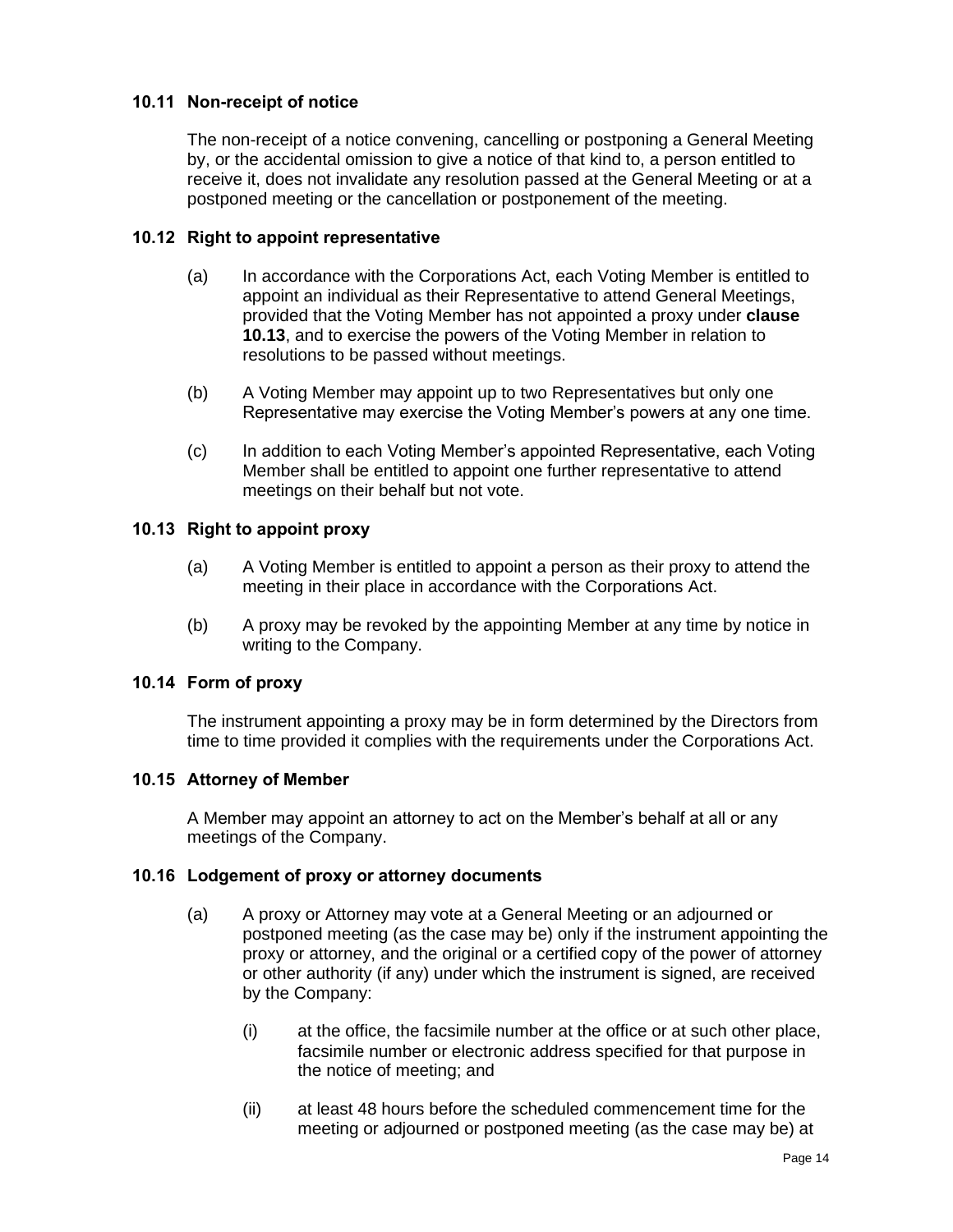which the person named in the instrument proposes to vote. The scheduled commencement time is as specified in the notice of meeting.

(b) An undated proxy is taken to be dated on the day that it is received by the Company.

#### **10.17 Authority given by appointment**

- <span id="page-15-0"></span>(a) Unless the terms of the appointment specify to the contrary, an appointment by a Voting Member confers authority on a proxy, attorney or Representative:
	- (i) to agree to a General Meeting being convened by shorter notice than is required by the Corporations Act or by this Constitution;
	- (ii) to speak to any proposed resolution; and
	- (iii) to demand or join in demanding a poll on any resolution.
- (b) Unless the terms of the appointment specify to the contrary, even if the instrument of appointment refers to specific resolutions and directs the proxy, attorney or Representative on how to vote on those resolutions, the appointment is taken to confer authority:
	- (i) to vote on any amendment moved to the proposed resolutions and on any motion that the proposed resolutions not be put or any similar motion;
	- (ii) to vote on any procedural motion; and
	- (iii) to act generally at the meeting.
- (c) Unless the terms of the appointment specify to the contrary, if the instrument of appointment refers to a specific meeting to be held at a specified time or venue and the meeting is postponed or adjourned or changed to another venue, then the appointment confers authority to attend and vote:
	- (i) at the postponed or adjourned meeting; or
	- (ii) at the new venue.
- (d) An appointment of a proxy may be a standing proxy that is, the appointment under the proxy remains valid until it is revoked by the Voting Member that made the appointment.
- (e) The instrument appointing a proxy may provide for the Chair to act as proxy in the absence of any other appointment or if the person or persons nominated fails or fail to attend the meeting.
- (f) The instrument appointing a proxy may direct the manner in which the proxy is to vote in respect of a particular resolution.
- (g) If a proxy is appointed to vote on a particular resolution by more than one Voting Member and the instruments appointing the proxy direct the proxy to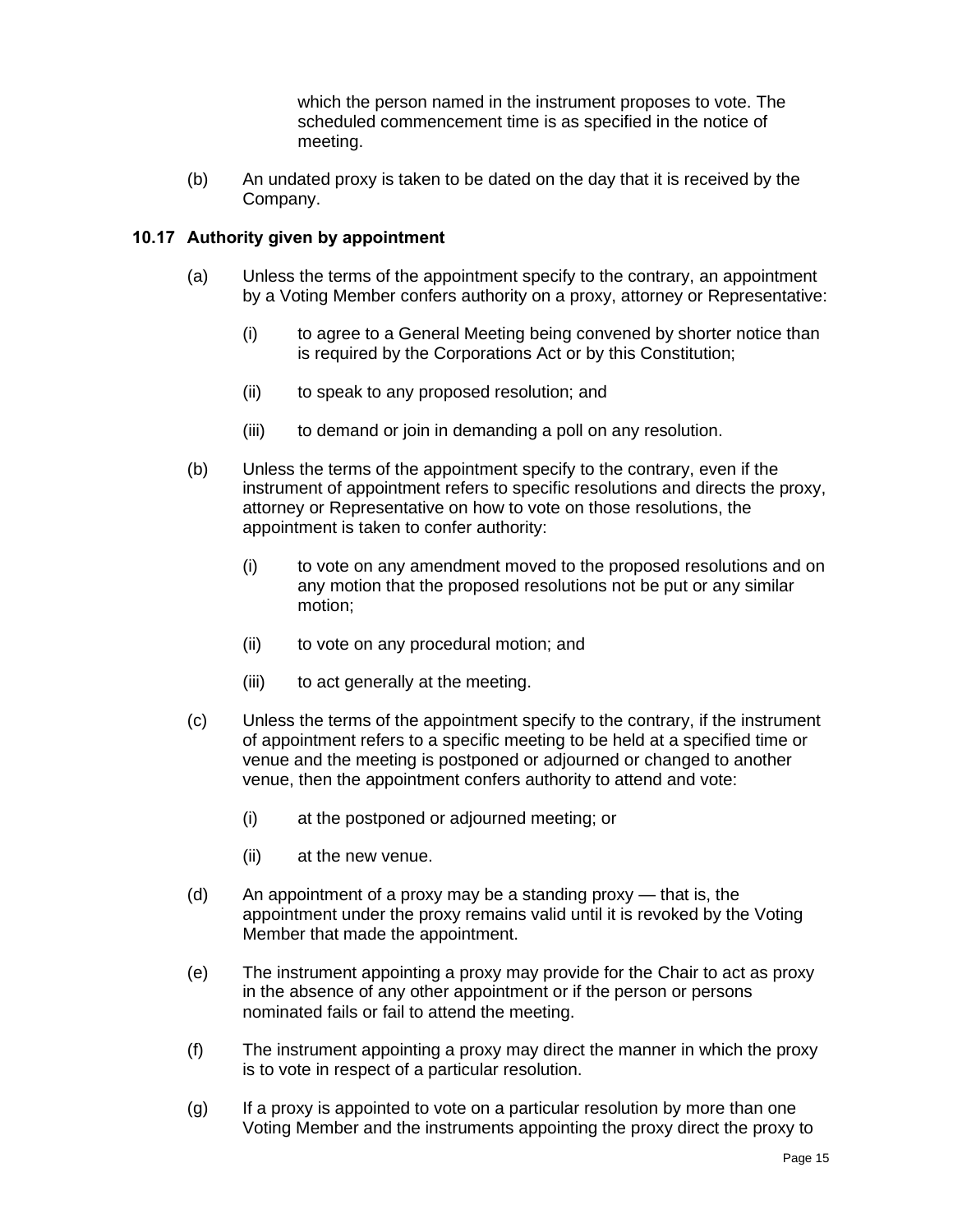vote on the resolution in different ways, then the proxy must not vote on a show of hands taken on the resolution.

#### **11. PROCEEDINGS AT GENERAL MEETING**

#### <span id="page-16-0"></span>**11.1 Number for a quorum**

The number of Combat Sport Members who must be present and eligible to vote for a quorum to exist at a General Meeting is:

- <span id="page-16-1"></span>(a) two where the number of Combat Sport Members is three; and
- (b) where the number of Combat Sport Members is more than three, more than 50% of the total number of Combat Sport Members.

#### **11.2 Requirement for a quorum**

An item of business may not be transacted at a General Meeting unless a quorum is present at the commencement of, and remains throughout, the General Meeting.

#### <span id="page-16-2"></span>**11.3 Quorum and time**

If, within 30 minutes after the time appointed for a General Meeting, a quorum is not present, the meeting:

- <span id="page-16-3"></span>(a) if convened by, or on requisition of, Members, is dissolved; and
- (b) in any other case stands adjourned to such other day, time and place as the Chair determines.

#### **11.4 Adjourned meeting**

If a quorum is not present within 30 minutes after the time appointed for the adjourned meeting, those members then present shall constitute a quorum.

#### <span id="page-16-4"></span>**11.5 Chair to preside over General Meetings**

- (a) The Chair is entitled to preside as chair at General Meetings.
- <span id="page-16-5"></span>(b) If a General Meeting is convened and there is no Chair, or the Chair is not present within 15 minutes after the time appointed for the meeting, or is unable or unwilling to act, the following may preside as chair (in order of entitlement):
	- (i) a Director (or other person) chosen by a majority of the Directors present;
	- (ii) the only Director present; or
	- (iii) a Representative of a Voting Member who is entitled to vote and is chosen by a majority of the Voting Members present.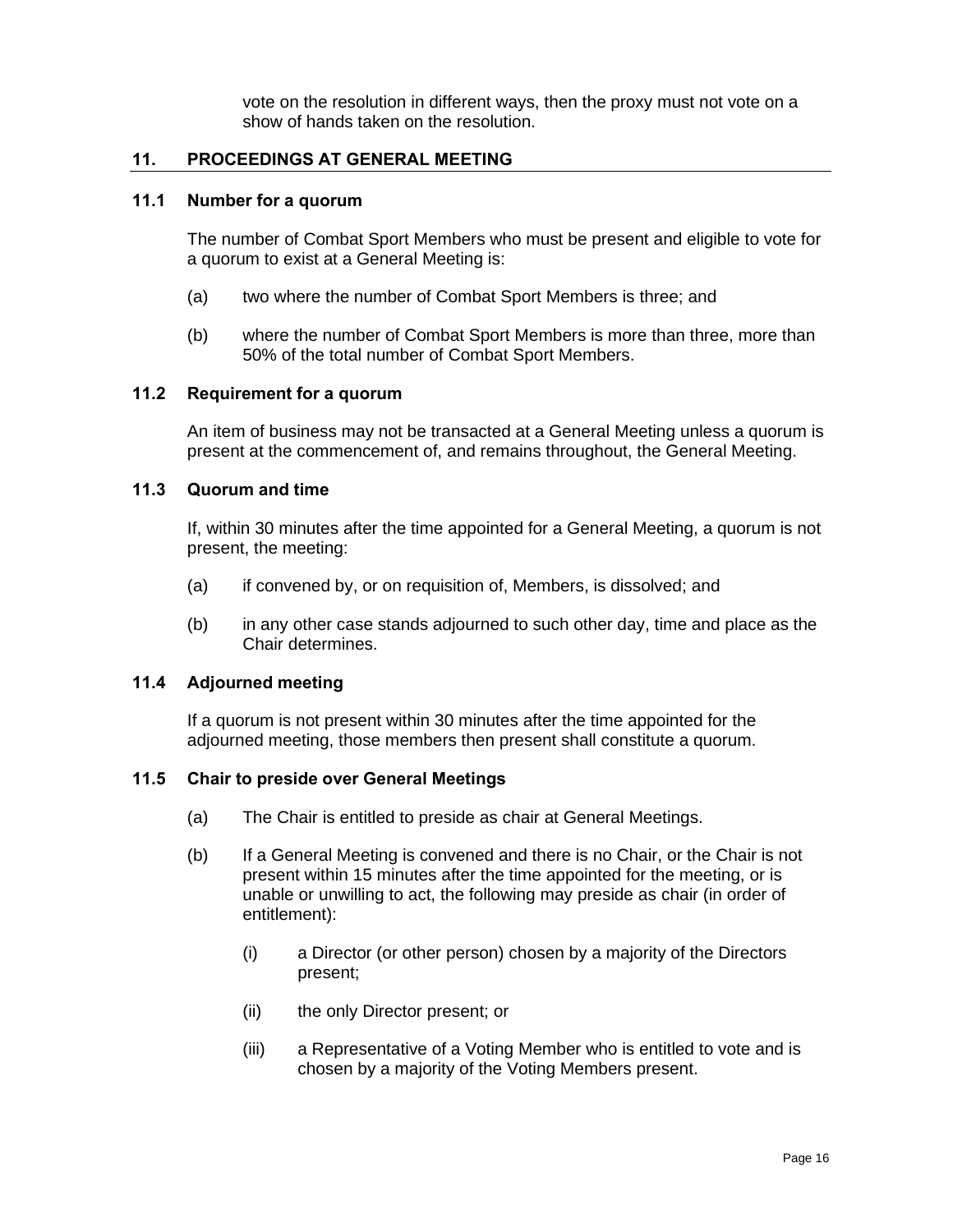#### <span id="page-17-6"></span>**11.6 Conduct of General Meetings**

- <span id="page-17-0"></span>(a) The Chair:
	- (i) has charge of the general conduct of the meeting and of the procedures to be adopted;
	- (ii) may require the adoption of any procedure which in his or her opinion is necessary or desirable for proper and orderly debate or discussion or the proper and orderly casting or recording of votes; and
	- (iii) may, having regard where necessary to the Corporations Act, terminate discussion or debate on any matter whenever he or she considers it necessary or desirable for the proper conduct of the meeting.
- (b) A decision by the Chair under this **clause [11.6](#page-17-6)** is final.

#### **11.7 Adjournment of General Meeting**

- <span id="page-17-1"></span>(a) The Chair may, with the consent of any General Meeting at which a quorum is present, and must if so directed by the meeting, adjourn the meeting or any business, motion, question, resolution, debate or discussion being considered or remaining to be considered by the meeting.
- (b) The adjournment may be either to a later time at the same meeting or to an adjourned meeting at any time and place agreed by vote of the members present.
- (c) Only unfinished business is to be transacted at a meeting resumed after an adjournment.

#### <span id="page-17-5"></span>**11.8 Notice of adjourned meeting**

- <span id="page-17-2"></span>(a) It is not necessary to give any notice of an adjournment or of the business to be transacted at any adjourned meeting unless a meeting is adjourned for 30 days or more.
- (b) In that case, at least the same period of notice as was originally required for the meeting must be given for the adjourned meeting.

#### **11.9 Questions decided by majority**

Subject to the requirements of the Corporations Act and except in the case of a Special Resolution, a resolution is carried if a simple majority of the votes cast on the resolution are in favour of it.

#### <span id="page-17-3"></span>**11.10 Equality of votes**

<span id="page-17-4"></span>Where an equal number of votes are cast in favour of and against the resolution, the resolution is not passed.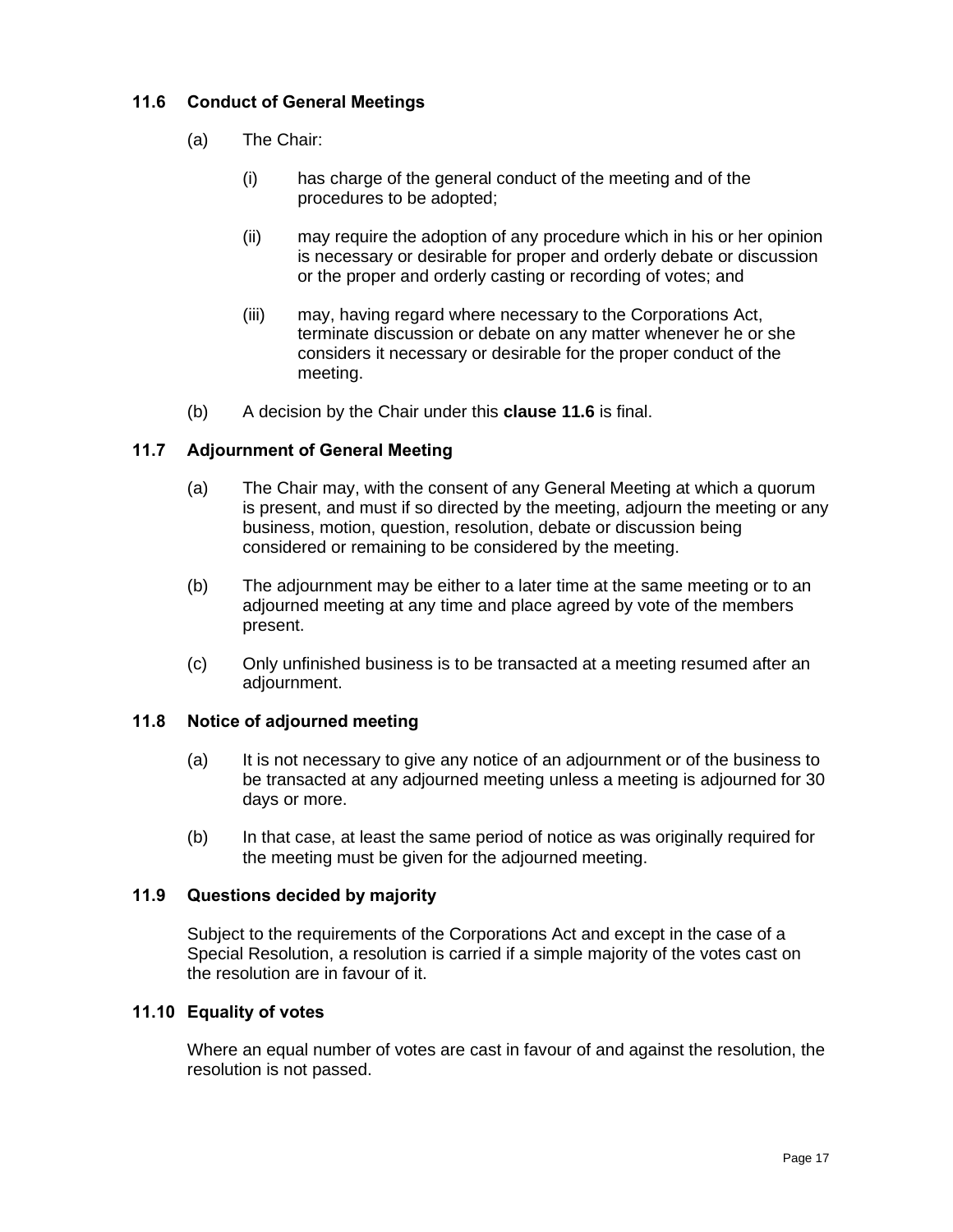#### **11.11 Declaration of results**

- <span id="page-18-0"></span>(a) At any General Meeting a resolution put to the vote of the meeting must be decided on a show of hands unless a poll is properly demanded and the demand is not withdrawn.
- (b) A declaration by the chair that a resolution has on a show of hands been carried or carried unanimously, or by a particular majority, or lost, and an entry to that effect in the minutes of the meetings of the Company, is conclusive evidence of the fact.
- (c) Neither the chair nor the minutes need state, and it is not necessary to prove, the number or proportion of the votes recorded for or against the resolution.

#### **11.12 Poll**

- <span id="page-18-1"></span>(a) If a poll is properly demanded in accordance with the Corporations Act or by the Chair of the meeting, it must be taken in the manner and at the date and time directed by the Chair, and the result of the poll is the resolution of the meeting at which the poll was demanded.
- (b) A poll demanded on the election of a chair or on a question of adjournment must be taken immediately.
- (c) A demand for a poll may be withdrawn.
- (d) A demand for a poll does not prevent the General Meeting continuing for the transaction of any business other than the question on which the poll was demanded.

#### **11.13 Objection to voting qualification**

- <span id="page-18-2"></span>(a) An objection to the right of a person to attend or vote at a General Meeting (including an adjourned meeting):
	- (i) may not be raised except at that meeting; and
	- (ii) must be referred to the chair, whose decision is final.
- (b) A vote not disallowed under the objection is valid for all purposes.

#### **11.14 Chair to determine any poll dispute**

If there is a dispute about the admission or rejection of a vote, the chair must decide it and the chair's decision made is final.

#### <span id="page-18-3"></span>**11.15 Electronic voting**

<span id="page-18-4"></span>Voting by electronic communication at General Meetings may be permitted from time to time in such instances as the Directors may determine and shall be held in accordance with procedures prescribed by the Directors.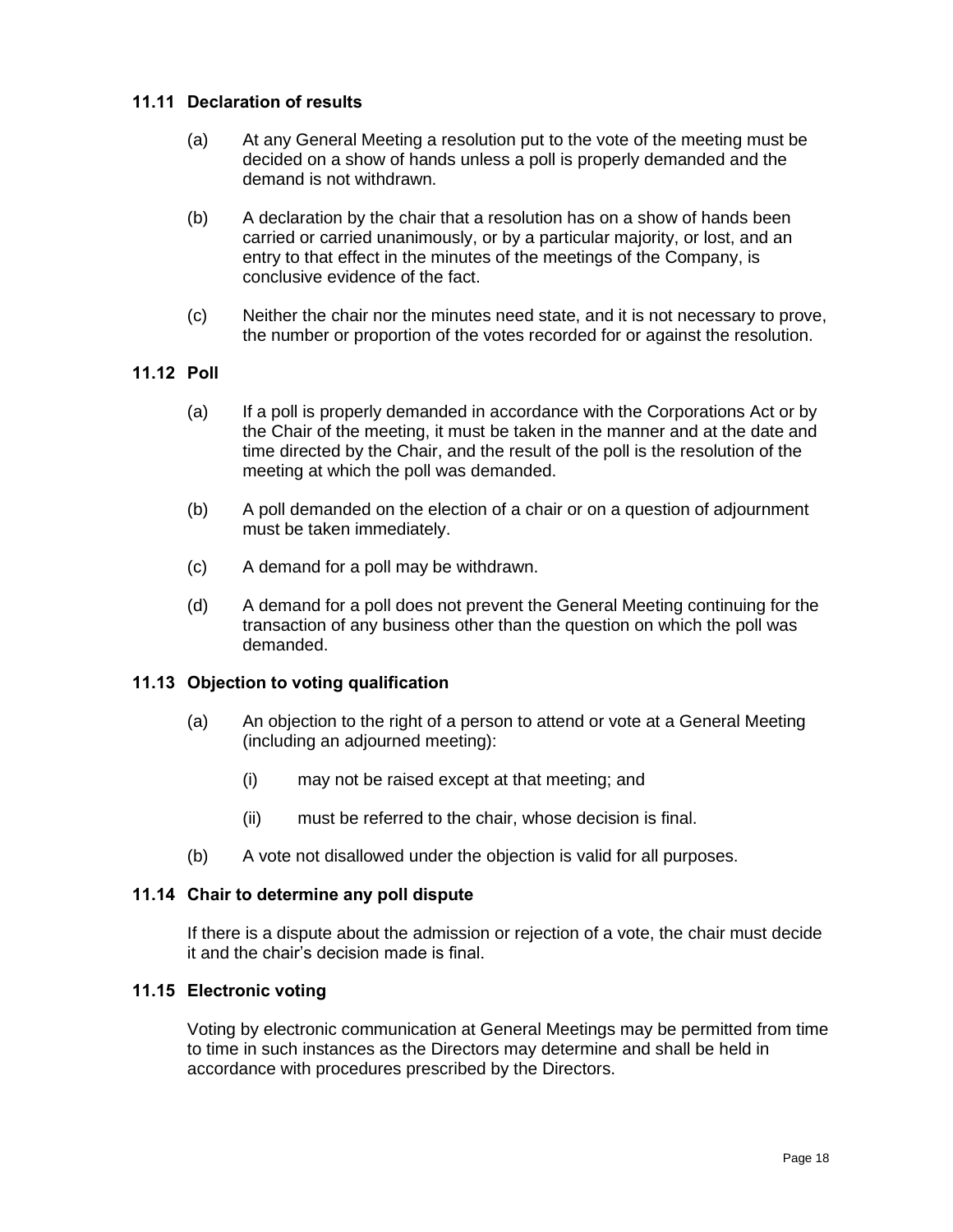#### **12. VOTES OF MEMBERS**

#### <span id="page-19-4"></span><span id="page-19-0"></span>**12.1 Votes of Members**

- (a) At a General Meeting, on a show of hands and on a poll, each of the Voting Members shall have the votes set out in this **clause [12.1](#page-19-4)**.
- <span id="page-19-1"></span>(b) Each Combat Sport Member will receive one vote.
- (c) No Member other than Combat Sport Members shall be entitled to vote at General Meetings.

#### <span id="page-19-5"></span>**12.2 Election of Directors**

- <span id="page-19-2"></span>(a) Elections for Elected Directors shall be by a 'first past the post' ballot in accordance with this **clause [12.2](#page-19-5)** at the relevant General Meeting on papers prepared by the CEO.
- (b) The ballot for an election to fill one or more Elected Director positions will be conducted in accordance with the following procedure:
	- (i) if at the close of nominations for an election to fill one or more Elected Director positions the number of eligible nominees is equal to or less than the number of positions to be filled, then no election is to take place and those eligible nominees will be taken to be elected to fill one or more of the Elected Director positions; and
	- (ii) if at the close of nominations for an election to fill one or more Elected Director positions there are more eligible nominees than the number of positions to be filled, a separate ballot will be conducted for each separate Elected Director position to be filled as a poll and the eligible nominee/s who receives the highest number of votes will be elected to fill the Elected Director positions. If two or more nominees get the same number of votes and at the relevant time there is only one Elected Director position to be filled then a further ballot will be conducted amongst only those tied nominees, with the nominee who receives the highest number of votes elected. This process will be repeated if there is a further tie amongst the nominees receiving the highest number of votes, until only two nominees remain. If there is a further tie where there are only two nominees in the ballot, the CEO is to draw the name of one of those nominees by lot. That nominee is to be elected as an Elected Director.

#### <span id="page-19-6"></span>**12.3 Resolutions not in General Meeting**

- <span id="page-19-3"></span>(a) If all Voting Members sign a document containing a statement that they are in favour of a resolution in terms set out in the document, a resolution in those terms is deemed to have been passed at a General Meeting of the Company held at the time on which the document was signed by the last Member entitled to vote.
- (b) For the purposes of **clause [12.3\(a\)](#page-19-6)**, two or more separate documents containing statements in identical terms, each of which is signed by one or more Voting Members, are deemed together to constitute one document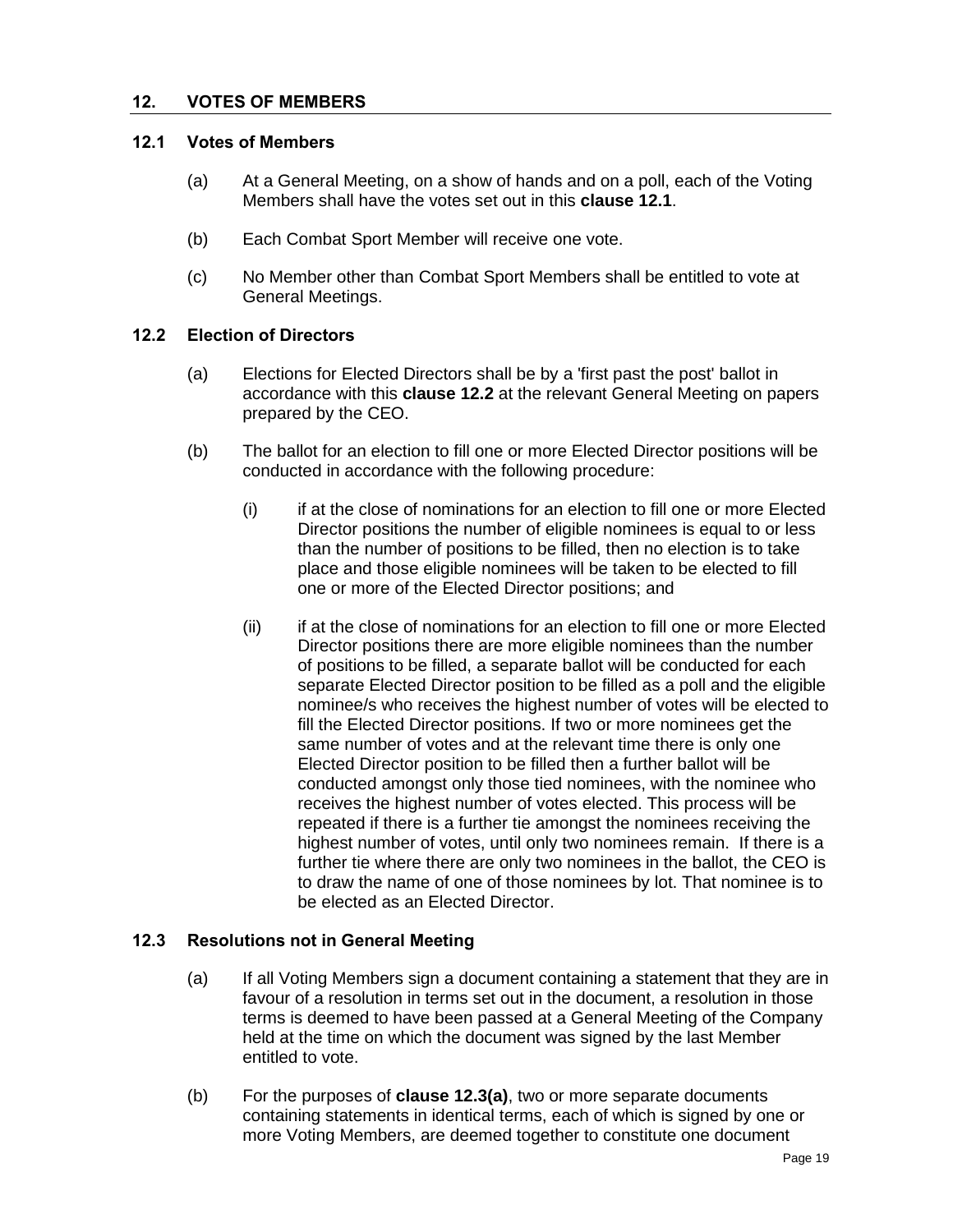containing a statement in those terms signed by those Members on the respective days on which they signed the separate documents.

(c) A facsimile transmission or other form of visible or other electronic communication under the name of a Member is deemed to be a document in writing signed by that Member for the purpose of this clause.

#### <span id="page-20-4"></span>**13. DIRECTORS**

#### <span id="page-20-5"></span><span id="page-20-0"></span>**13.1 Number of Directors**

- (a) There shall be up to seven Directors.
- <span id="page-20-1"></span>(b) Subject to **clause [13.1\(a\)](#page-20-5)**, four Directors are to be elected by the Members (Elected Directors), and up to three Directors are to be appointed under **clause [13.9](#page-22-4)**.

#### <span id="page-20-7"></span>**13.2 Eligibility**

- <span id="page-20-2"></span>(a) For the period from the date of this Constitution a person who:
	- (i) is an employee or independent contractor of the Company, a Combat Sport Member or a State Member; or
	- (ii) holds an Official Position with a Combat Sport Member or a State Member; or
	- (iii) was a Director of the Company and **clause [13.7](#page-22-5)** applies; or
	- (iv) was CEO of the Company at any time within the period beginning three years prior to the date of his/her proposed appointment or election as a Director,

(each a disqualifying position) may not hold office as a Director.

- (b) A Director who accepts a disqualifying position must notify the other Directors of that fact immediately and is deemed to have vacated office as a Director.
- (c) A person elected or appointed as a Director at the time of holding a disqualifying position must resign from that disqualifying position within 30 days.
- (d) No person shall be eligible to stand for an Elected Director position if, during the proposed term of office, they would be in breach of **clause [13.7](#page-22-5)**.
- (e) The Directors may determine position or role descriptions or necessary qualifications for Director positions.

#### <span id="page-20-6"></span>**13.3 Nomination for election**

<span id="page-20-3"></span>(a) A nominations committee shall be established in accordance with clause [19,](#page-30-8) the role of which shall include assessing all nominees for Director vacancies (including casual vacancies) and advising the Board with respect to;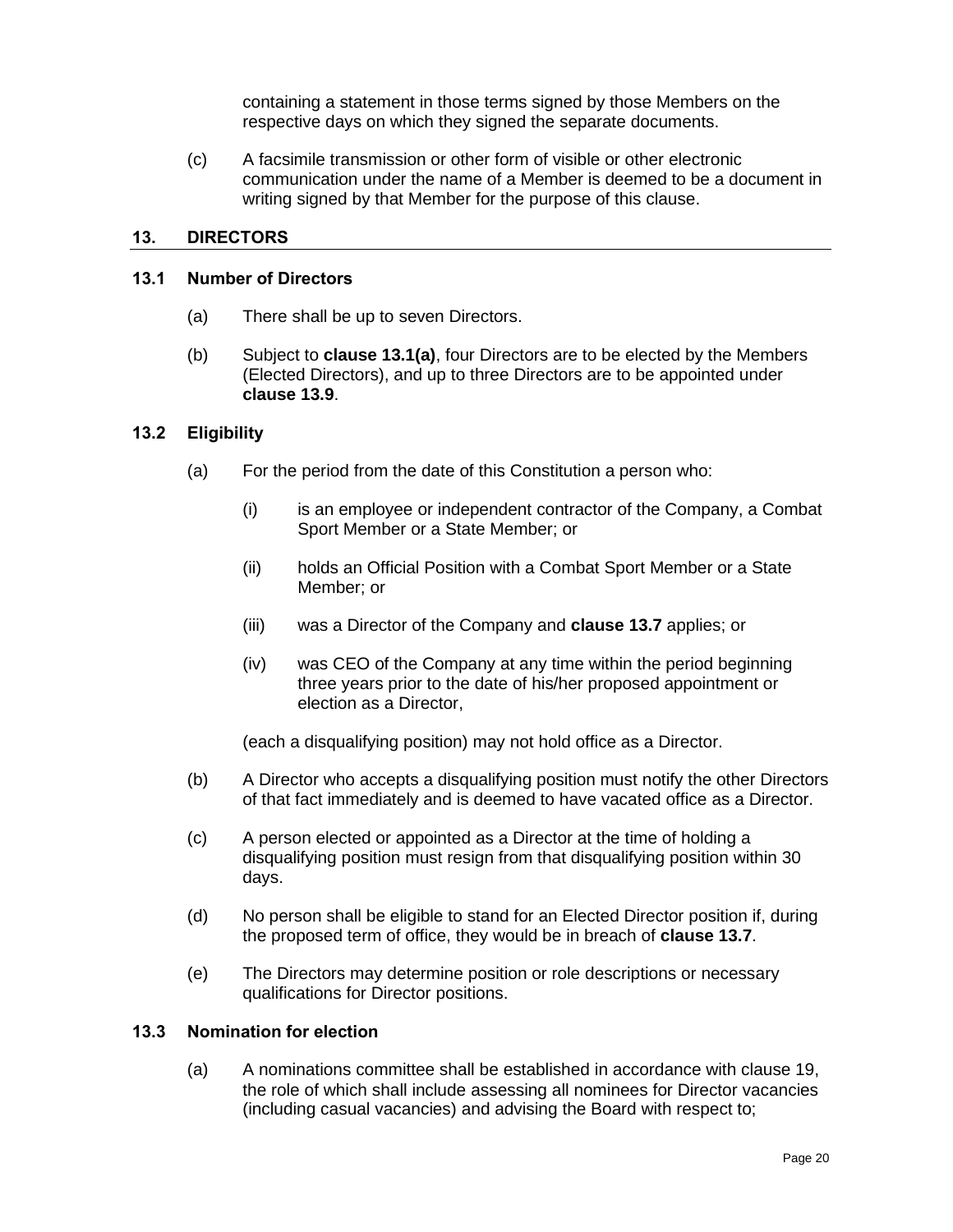- (i) the suitability of nominees for Director positions, having regard to the skills and attributes of the nominees; and
- (ii) the desired Board composition having regard to diversity of skills, gender and background of Directors.
- (b) The nominations committee shall comprise:
	- (i) an independent chair who shall be appointed by the Board;
	- (ii) a Director chosen by a majority of Directors; and
	- (iii) a representative of each Voting Member appointed by its board.
- (c) The chair of the nominations committee shall have a casting vote.
- (d) Subject to law, the Nominations Committee, acting reasonably may, by majority vote, determine that a nominee is unsuitable for further consideration by the Company to fill a Director position, and is therefore ineligible for election or appointment as a Director.
- (e) The complete and specific duties, functions and rules of the nominations committee shall be defined in the nominations committee terms of reference.
- (f) At least 45 days prior to the proposed date of the AGM at which a resolution or resolutions will be proposed to fill a vacancy in an Elected Director position, the CEO will request from Members nominations (which comply with this **clause [13.3](#page-20-6)**) for elections to positions falling vacant, which must be received no less than 28 days prior to the AGM.
- (g) Any Voting Member or Director may nominate a person to fill a vacancy in an Elected Director position that is to be the subject of an election at the next AGM.
- (h) A nomination must:
	- (i) be in the form required by the Directors; and
	- (ii) signed by the nominator and nominee.

#### <span id="page-21-2"></span>**13.4 Term of office of Directors generally**

Subject to **clauses [13.6](#page-22-6)**, **[13.7,](#page-22-5) [13.8](#page-22-7)** and **[26](#page-34-1)**, an Elected Director will hold office for a term of three years.

#### <span id="page-21-0"></span>**13.5 Office held until end of meeting**

<span id="page-21-1"></span>A retiring Elected Director holds office until the end of the meeting at which that Elected Director retires but, subject to the requirement of this Constitution, including **clause [13.7](#page-22-5)**, is eligible for re-election.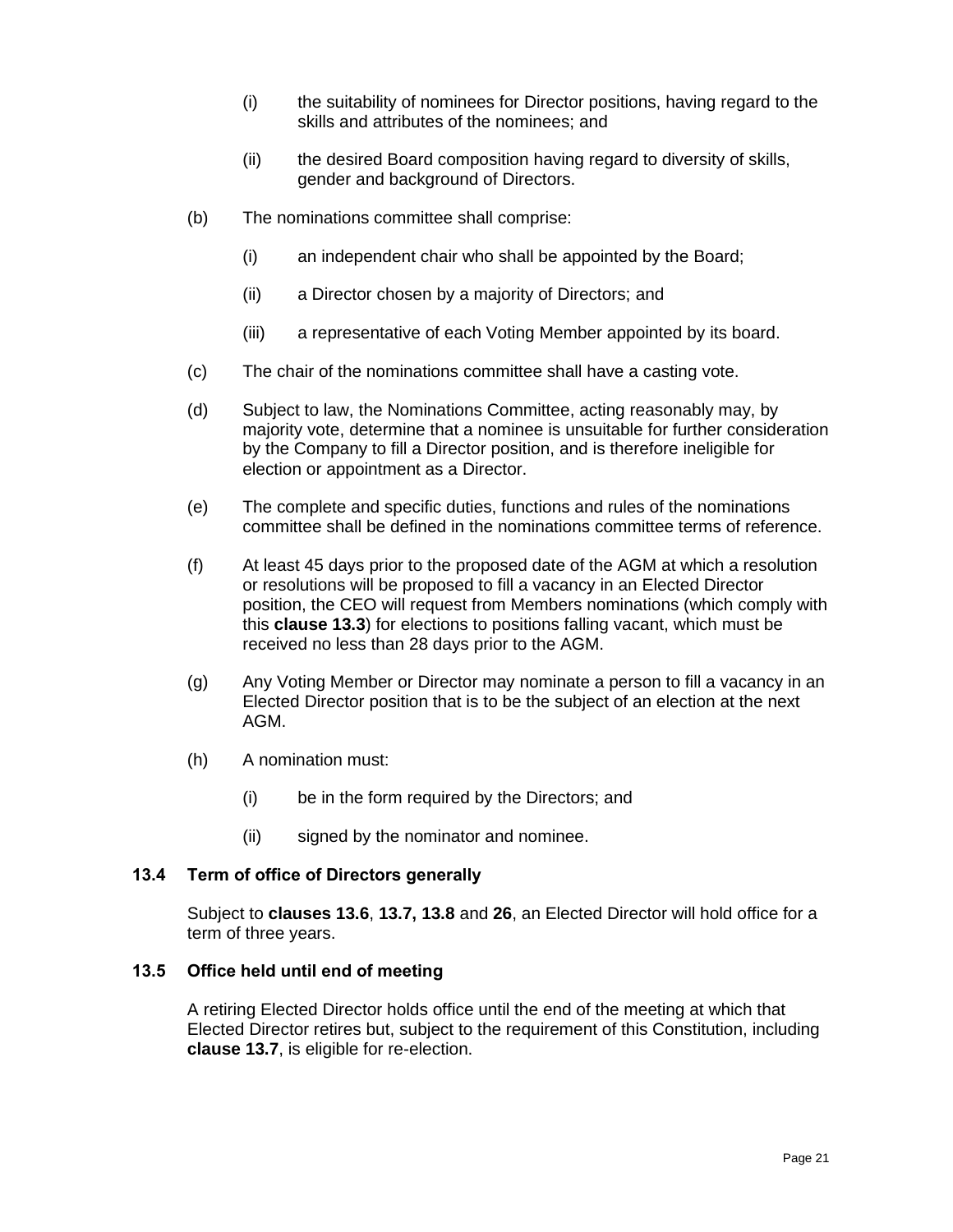#### <span id="page-22-6"></span>**13.6 Elected Director elected at General Meeting**

- <span id="page-22-0"></span>(a) At a General Meeting at which an Elected Director retires there will be a vote of the Members conducted in accordance with **clause [12.2](#page-19-5)** to fill the vacancy by electing someone to that office.
- (b) Subject to **clauses [13.7](#page-22-5)** and **[13.12](#page-23-4)**, an Elected Director elected under this **clause [13.6](#page-22-6)** takes office at the end of the meeting at which they are elected for a period of three years.

#### <span id="page-22-8"></span><span id="page-22-5"></span>**13.7 Maximum consecutive years in office for Directors**

- (a) A Director must not serve more than nine consecutive years as a Director, including where one or more of the years is as an Appointed Director.
- <span id="page-22-1"></span>(b) For the purpose of **clause [13.7\(a\)](#page-22-8)**, where service:
	- (i) by a person as a Director under this Constitution is for a period less than three years:
		- (A) if the service is less than one year, it will be treated as one full year;
		- (B) if the service is between one year and two years, it will be treated as two full years;
		- (C) if the service is between two years and three years, it will be treated as three full years; and
	- (ii) by a person as a Director takes place immediately before the adoption of this Constitution, the number of consecutive years of service by that person before the adoption of this Constitution will be treated as service towards **clause [13.7\(a\)](#page-22-8)**, rounded up to the nearest full year.
- (c) A Director who has served the maximum number of years in accordance with **clause [13.7\(a\)](#page-22-8)** shall not be eligible to be a Director for three years following the completion of their maximum term.

#### <span id="page-22-9"></span><span id="page-22-7"></span>**13.8 Casual vacancy in ranks of Elected Directors**

- (a) The Directors may at any time appoint a person to fill a casual vacancy (as defined in **clause [13.13](#page-23-5)**) in the rank of the Elected Directors.
- <span id="page-22-2"></span>(b) A person appointed under **clause [13.8\(a\)](#page-22-9)** holds office for the remainder of the vacating Director's term and, subject to this Constitution, they may offer themselves for re- election.

#### <span id="page-22-4"></span>**13.9 Appointed Directors**

<span id="page-22-3"></span>(a) In addition to the Elected Directors, the Directors may themselves appoint up to three persons to be Directors because of their special business acumen and/or technical skills. These persons will be known as the "Appointed Directors".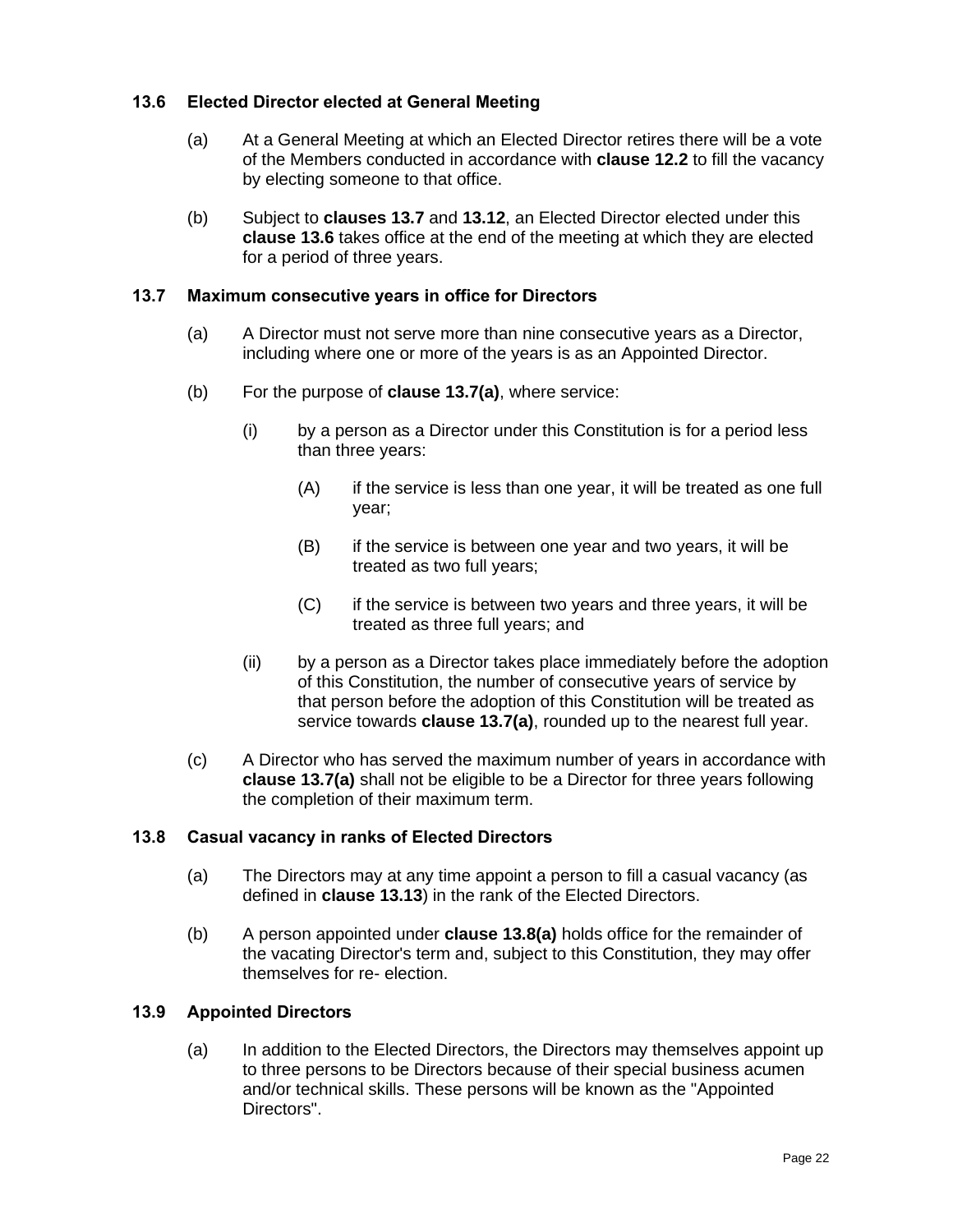- (b) Subject to **clauses [13.7](#page-22-5)** and **[13.12](#page-23-4)**, an Appointed Director holds office for a term determined by the Directors not to exceed three years and the appointment will be on such other terms as the Directors determine.
- (c) Subject to this Constitution, the Directors may at any time appoint a person to fill a casual vacancy (as defined in **clause [13.13](#page-23-5)**) in the rank of the Appointed Directors on whatever terms the Directors decide.

#### **13.10 Remuneration of Directors**

Subject to **clause [13.11](#page-23-6)**, a Director must not be paid for services as a Director but, with the approval of the Directors and subject to the Corporations Act, may be:

- <span id="page-23-0"></span>(a) paid by the Company for services rendered to it other than as a Director; and
- (b) reimbursed by the Company for their reasonable travelling, accommodation and other expenses when:
	- (i) travelling to or from meetings of the Directors, a Committee or the Company; or
	- (ii) otherwise engaged in the affairs of the Company.

#### <span id="page-23-6"></span>**13.11 Honorarium**

The Company may in General Meeting by ordinary resolution determine to pay a Director an ex-gratia payment.

#### <span id="page-23-7"></span><span id="page-23-4"></span><span id="page-23-1"></span>**13.12 Removal of Director**

- (a) A Director may be removed by the Voting Members in accordance with the Corporations Act.
- <span id="page-23-2"></span>(b) Unless otherwise resolved at a General Meeting, a Director removed in accordance with **clause [13.12\(a\)](#page-23-7)** cannot be re-appointed as a Director within three years of their removal.

#### <span id="page-23-5"></span>**13.13 Vacation of office**

The office of a Director becomes vacant when the Corporations Act says it does and also if the Director:

- <span id="page-23-3"></span>(a) dies;
- (b) is removed in accordance with **clause [13.12](#page-23-4)**;
- (c) becomes of unsound mind or a person whose person or estate is liable to be dealt with in any way under a law relating to mental health;
- (d) resigns from office by notice in writing to the Company;
- (e) accepts appointment to, or becomes the holder of, a disqualifying position as set out in **clause [13.2](#page-20-7)** and does not resign from that position within 30 days;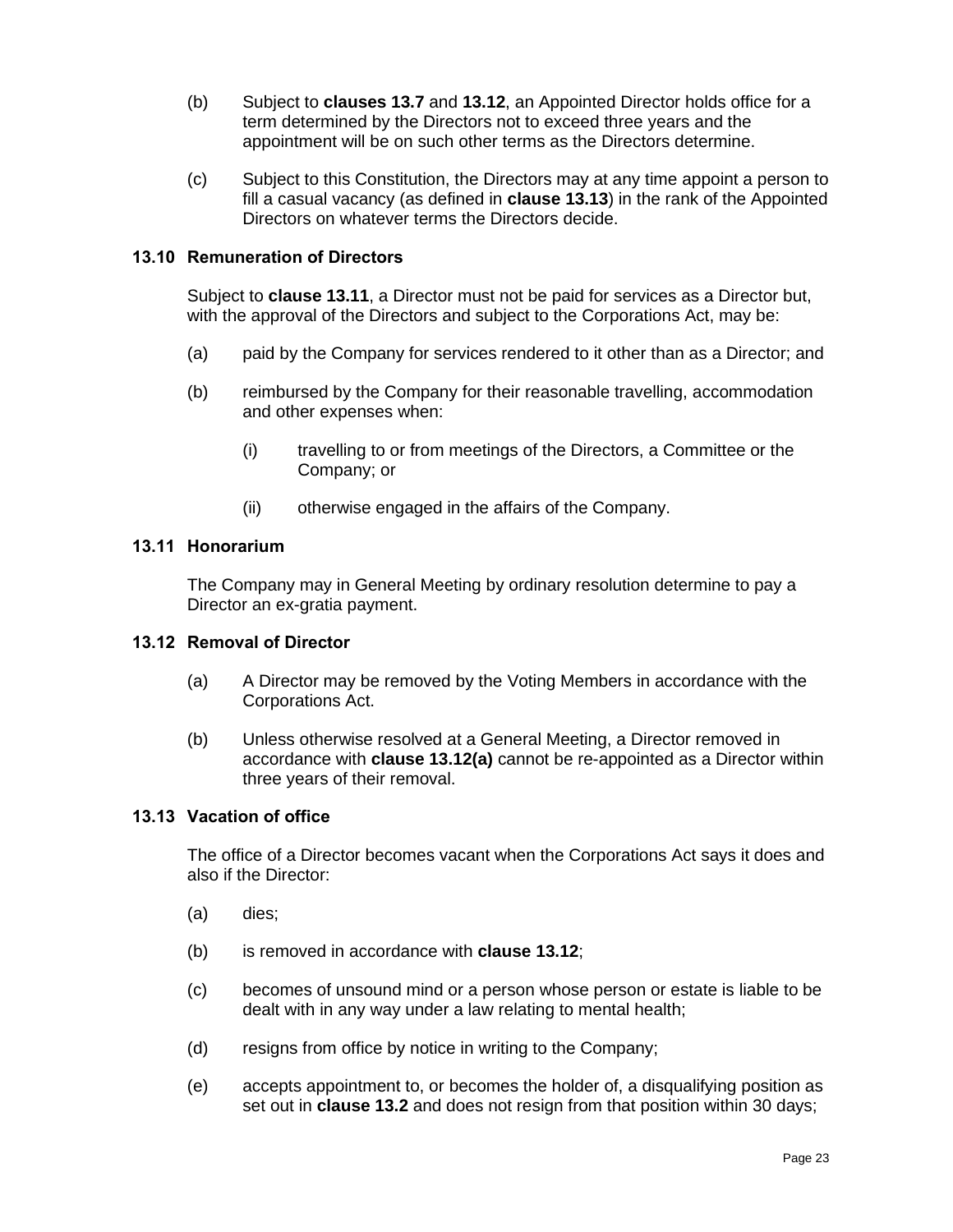- (f) is not present at three consecutive Directors' meetings without leave of absence from the Directors; or
- (g) is directly or indirectly interested in any contract or proposed contract with the Company and fails to declare the nature of the interest as required by the Act.

#### **13.14 Alternate Director**

A Director cannot appoint an alternate.

#### <span id="page-24-0"></span>**14. POWERS AND DUTIES OF DIRECTORS**

#### <span id="page-24-8"></span><span id="page-24-1"></span>**14.1 Directors to manage the Company**

The Directors are to manage the Company's business and may exercise those of the Company's powers that are not required, by the Corporations Act or by this Constitution, to be exercised by the Company in General Meeting.

#### <span id="page-24-2"></span>**14.2 Specific powers of Directors**

Without limiting **clause [14.1](#page-24-8)**, the Directors may exercise all the Company's powers to borrow or raise money, to charge any property or business or give any other security for a debt, liability or obligation of the Company or of any other person.

#### <span id="page-24-3"></span>**14.3 Time, etc**

Subject to the Corporations Act, where this Constitution requires that something be done by a particular time, or within a particular period, or that an event is to occur or a circumstance is to change on or by a particular date, the Directors may at their absolute discretion extend that time, period or date as they think fit.

#### <span id="page-24-9"></span><span id="page-24-4"></span>**14.4 Appointment of attorney**

The Directors may appoint any person to be the Company's attorney for the purposes, with the powers, authorities and discretions, for the period and subject to the conditions they think fit.

#### <span id="page-24-5"></span>**14.5 Provisions in power of attorney**

<span id="page-24-6"></span>A power of attorney granted under **clause [14.4](#page-24-9)** may contain any provisions for the protection and convenience of persons dealing with the attorney that the Directors think fit and may also authorise the attorney to delegate (including by way of appointment of a substitute attorney) all or any of the powers, authorities and discretions of the attorney.

#### **14.6 Delegation of powers**

- <span id="page-24-7"></span>(a) Without limiting **clause [17.4](#page-29-8)** the Directors may, by resolution or by power of attorney or writing under seal, delegate any of their powers to the CEO or any employee of the Company or any other person as they think fit.
- (b) Any delegation by the Directors of their powers: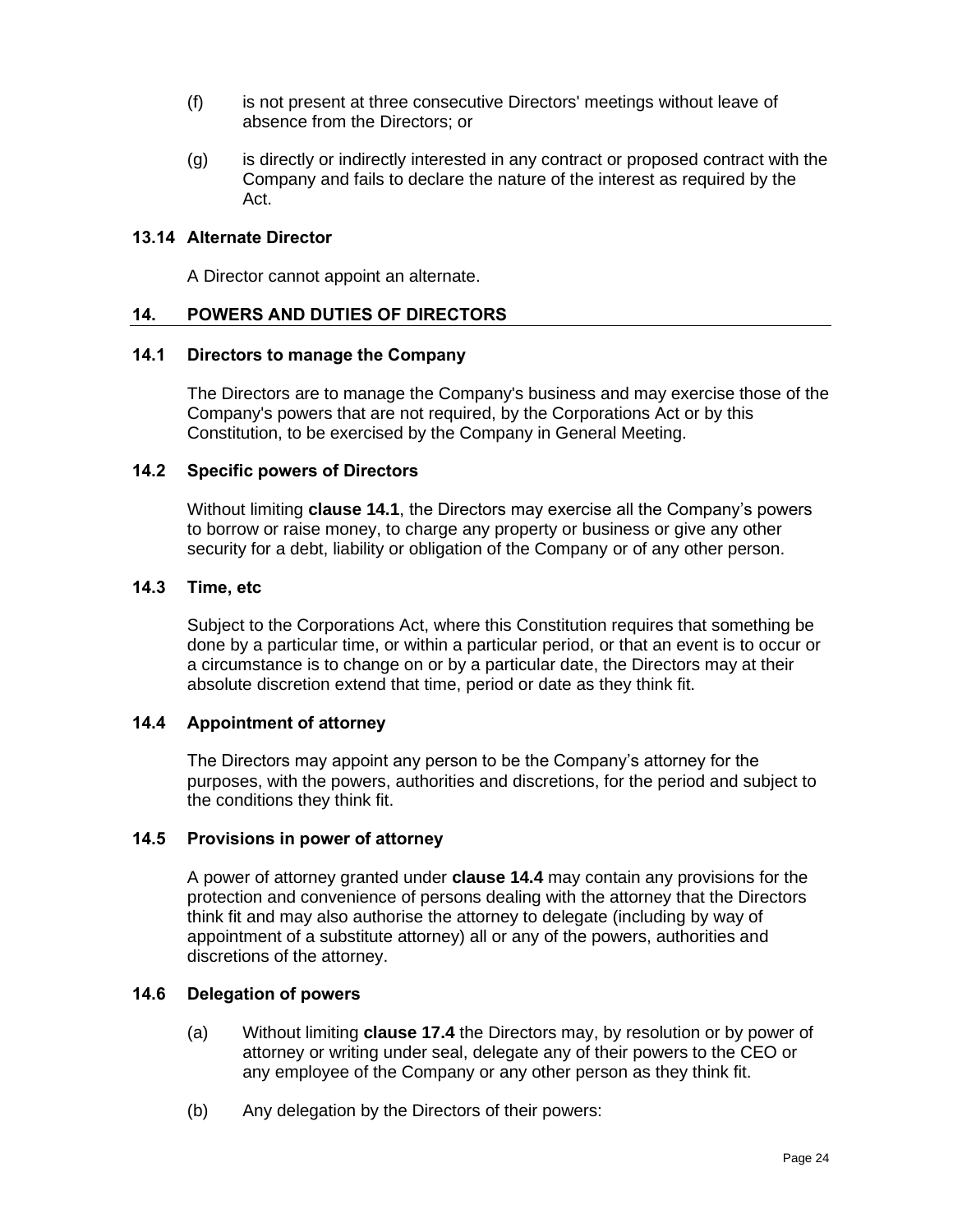- (i) must specify the powers delegated, any restrictions on, and conditions attaching to, the exercise of those powers and the period during which that delegation is to be in force;
- (ii) may be either general or limited in any way provided in the terms of the delegation;
- (iii) need not be to a specified person but may be to any person holding, occupying or performing the duties of a specified office or position; and
- (iv) may include the power to delegate.
- (c) If exercising a power depends on a person's opinion, belief or state of mind, then that power may be exercised by the delegate on the delegate's opinion, belief or state of mind about that matter.
- (d) Any power exercised by a delegate is as effective as if it had been exercised by the Directors.

#### **14.7 Code of Conduct**

The Directors must:

- <span id="page-25-0"></span>(a) adopt a code of conduct for Directors; and
- (b) periodically review the code of conduct in light of the general principles of good corporate governance.

#### **15. PROCEEDINGS OF DIRECTORS**

#### <span id="page-25-1"></span>**15.1 Directors meetings**

- (a) Subject to **clause [15.1\(b\)](#page-25-6)**, the Directors may meet together for conducting business, adjourn and otherwise regulate their meetings as they think fit.
- (b) The Directors must meet at least five times in each calendar year.

#### <span id="page-25-6"></span><span id="page-25-2"></span>**15.2 Questions decided by majority**

A question arising at a Directors' meeting is to be decided by a majority of votes of the Directors present in person and entitled to vote. Each Director present has one vote on a matter arising for decision by Directors.

#### <span id="page-25-3"></span>**15.3 Chair's casting vote**

The Chair of the meeting will not have a casting vote.

#### <span id="page-25-4"></span>**15.4 Quorum**

<span id="page-25-5"></span>More than half the Directors present in person constitutes a quorum.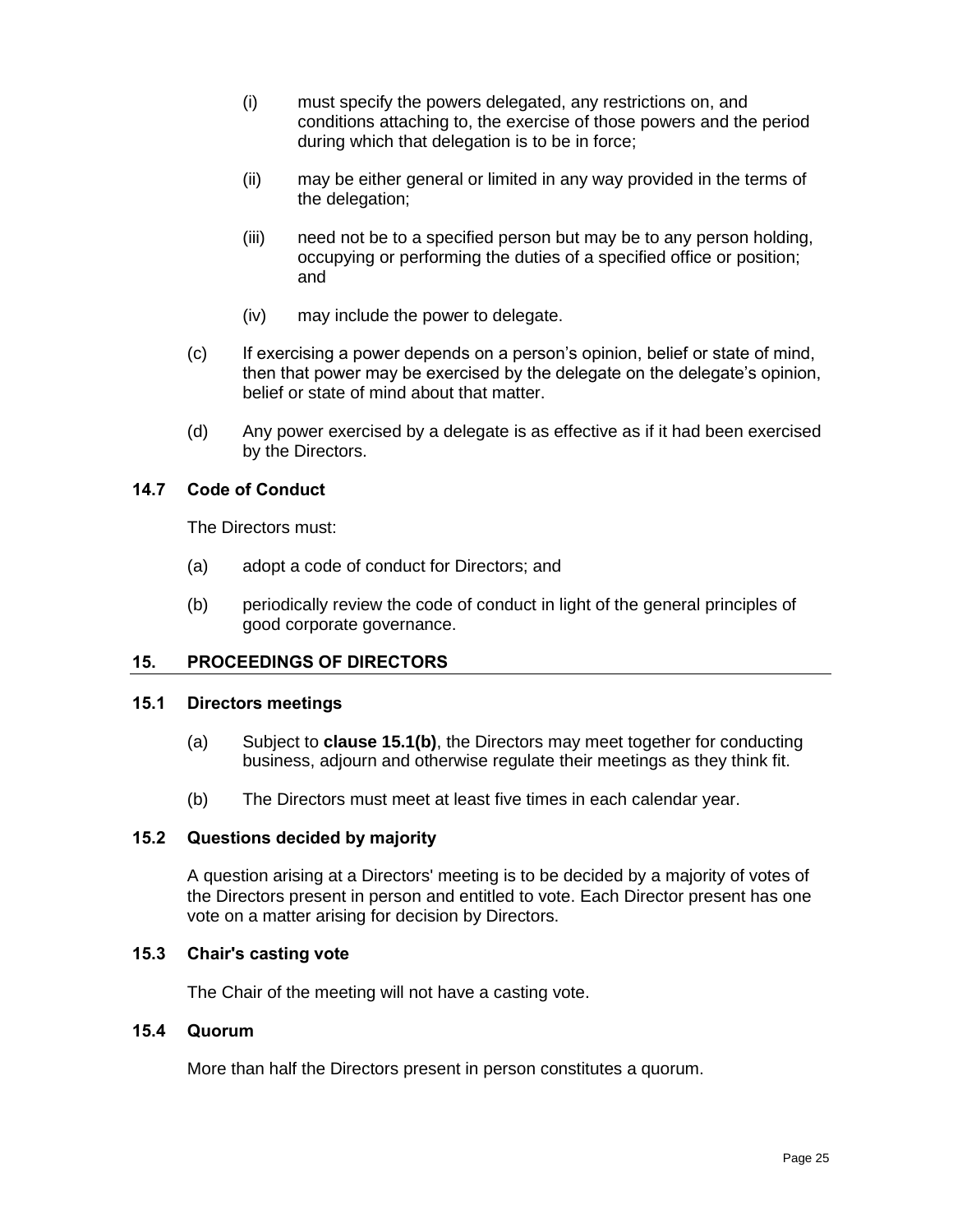#### **15.5 Effect of vacancy**

- (a) The continuing Directors may act despite a vacancy in their number.
- <span id="page-26-0"></span>(b) However, if the number of Directors is reduced below the number required for a quorum, the remaining Directors may act only for the purpose of filling the vacancies to the extent necessary to bring their number up to that required for a quorum or to convene a General Meeting.

#### **15.6 Convening meetings**

- (a) A Director may, and the CEO on the request of a Director must, convene a Directors' meeting.
- <span id="page-26-1"></span>(b) Notice of a meeting of Directors must be given individually to each Director (except a Director on leave of absence approved by the Directors). Notice of a meeting of Directors may be given in person, or by post or by telephone, facsimile or other electronic means.
- (c) A Director may waive notice of a meeting of Directors by giving notice to that effect to the Company in person or by post or by telephone, facsimile or other electronic means.
- (d) A person who attends a meeting of Directors waives any objection that person may have in relation to a failure to give notice of the meeting.
- (e) The non-receipt of a notice of a meeting of the Directors or the accidental omission to give notice of a meeting to a person entitled to receive notice does not invalidate any thing done (including the passing of a resolution) at a meeting of Directors.

#### <span id="page-26-5"></span><span id="page-26-3"></span>**15.7 Election of Chair**

- (a) The Directors must at the first Directors' meeting after the AGM annually elect one of their number to be the Chair by a majority vote.
- <span id="page-26-4"></span><span id="page-26-2"></span>(b) The Director elected to be Chair under **clause [15.7\(a\)](#page-26-3)** will, subject to remaining a Director, remain Chair for one year from the date of their election until the first Directors' meeting after the following AGM and shall chair any meeting of Directors.
- (c) Despite **clause [15.7\(b\)](#page-26-4)**, if:
	- (i) there is no person elected as Chair; or
	- (ii) the Chair is not present within 15 minutes after the time appointed for the holding of the meeting; or
	- (iii) the Chair is unwilling to act,

the Directors present may elect one of their number to be chair of the meeting.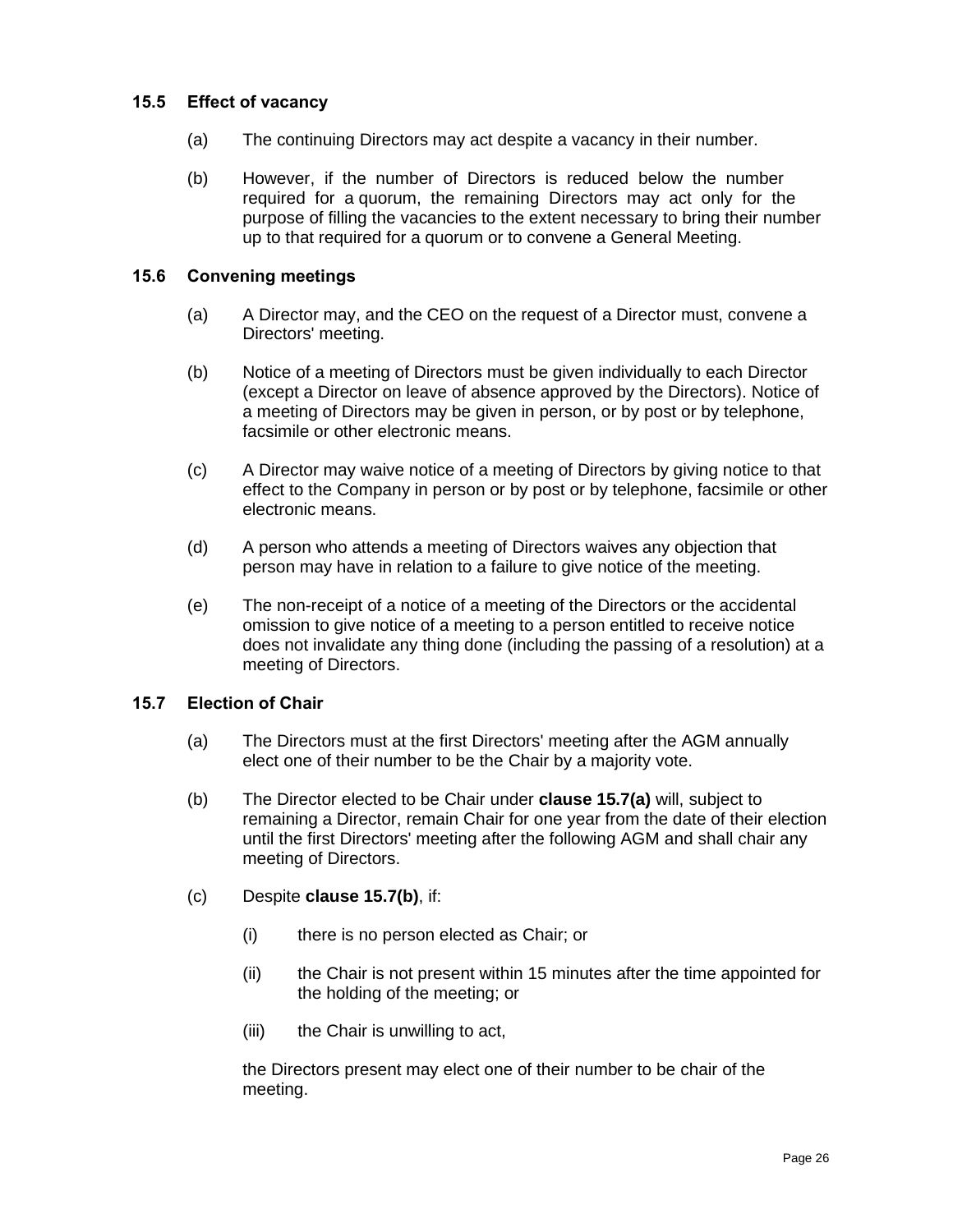(d) A Director elected as Chair may be re-elected as Chair in following years, so long as he or she remains a Director.

#### <span id="page-27-4"></span>**15.8 Circulating resolutions**

- <span id="page-27-0"></span>(a) The Directors may pass a resolution without a Directors' meeting being held if notice in writing of the resolution is given to all Directors and a majority of the Directors entitled to vote on the resolution (not being less than the number required for a quorum at a meeting of Directors) sign a document containing a statement that they are in favour of the resolution set out in the document.
- (b) Separate copies of the document may be used for signing by the Directors if the wording of the resolution and statement is identical in each copy. A facsimile transmission or other document produced by electronic means under the name of a Director with the Director's authority is taken to be a document signed by the Director for the purposes of **clause [15.8\(a\)](#page-27-4)** and is taken to be signed when received by the Company in legible form.
- (c) The resolution is passed when the last Director signs.

#### **15.9 Validity of acts of Directors**

Everything done at a Directors' meeting or a Committee meeting, or by a person acting as a Director, is valid even if it is discovered later that there was some defect in the appointment, election or qualification of any of them or that any of them was disqualified or had vacated office.

#### <span id="page-27-1"></span>**15.10 Directors' Interests**

- <span id="page-27-2"></span>(a) A Director shall declare to the Directors any material personal interest or related party transaction, as defined by the Corporations Act, as soon as practicable after that Director becomes aware of their interest in the matter.
- (b) Where a Director declares a material personal interest or in the event of a related party transaction, that Director is ineligible to receive the Directors' meeting papers related to the matter, and must absent himself or herself from discussion of such matter and shall not be entitled to vote in respect of such matter unless otherwise determined by the Directors.
- (c) In the event of any uncertainty in this regard, the issue shall immediately be determined by a vote of the Directors or, if this is not possible, the matter shall be adjourned or deferred to the next meeting.
- (d) The CEO shall maintain a register of declared interests.

#### **15.11 Minutes**

<span id="page-27-3"></span>The Directors must cause minutes of meetings to be made and kept according to the Corporations Act.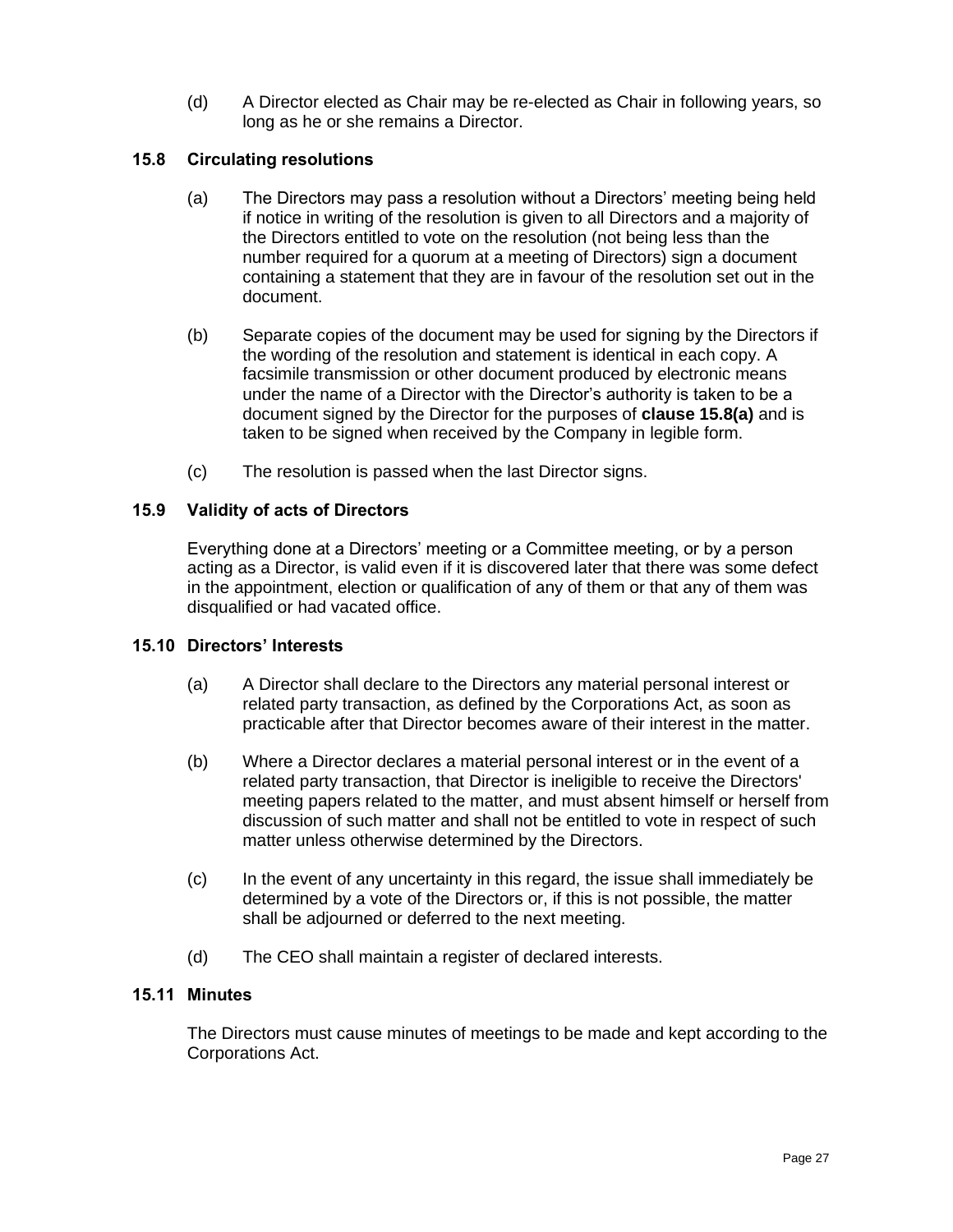#### <span id="page-28-5"></span>**16. TELECOMMUNICATION MEETINGS OF THE COMPANY**

#### <span id="page-28-0"></span>**16.1 Telecommunication Meeting**

- <span id="page-28-1"></span>(a) A General Meeting or a Directors' Meeting may be held by means of a Telecommunication Meeting, provided that:
	- (i) the number of Members or Directors (as applicable) participating is not less than a quorum required for a General Meeting or Directors' Meeting (as applicable); and
	- (ii) the meeting is convened and held in accordance with the Corporations Act.
- (b) All provisions of this Constitution relating to a meeting apply to a Telecommunication Meeting in so far as they are not inconsistent with the provisions of this **clause [16](#page-28-5)**.

#### **16.2 Conduct of Telecommunication Meeting**

The following provisions apply to a Telecommunication Meeting of the Company:

- <span id="page-28-2"></span>(a) all persons participating in the meeting must be linked by telephone, audiovisual or other instantaneous means for the purpose of the meeting;
- (b) each of the persons taking part in the meeting must be able to hear and be heard by each of the other persons taking part at the commencement of the meeting and each person so taking part is deemed for the purposes of this Constitution to be present at the meeting;
- (c) at the commencement of the meeting each person must announce his or her presence to all other persons taking part in the meeting;
- (d) a person may not leave a Telecommunication Meeting by disconnecting his or her telephone, audio-visual or other communication equipment unless that person has previously notified the chair;
- (e) a person may conclusively be presumed to have been present and to have formed part of a quorum at all times during a Telecommunication Meeting unless that person has previously notified the chair of leaving the meeting; and
- (f) a minute of proceedings of a Telecommunication Meeting is sufficient evidence of the proceedings and of the observance of all necessary formalities if the minute is certified to be a correct minute by the chair.

#### **17. CHIEF EXECUTIVE OFFICER**

#### <span id="page-28-3"></span>**17.1 Appointment of CEO**

<span id="page-28-4"></span>The Directors shall appoint a CEO.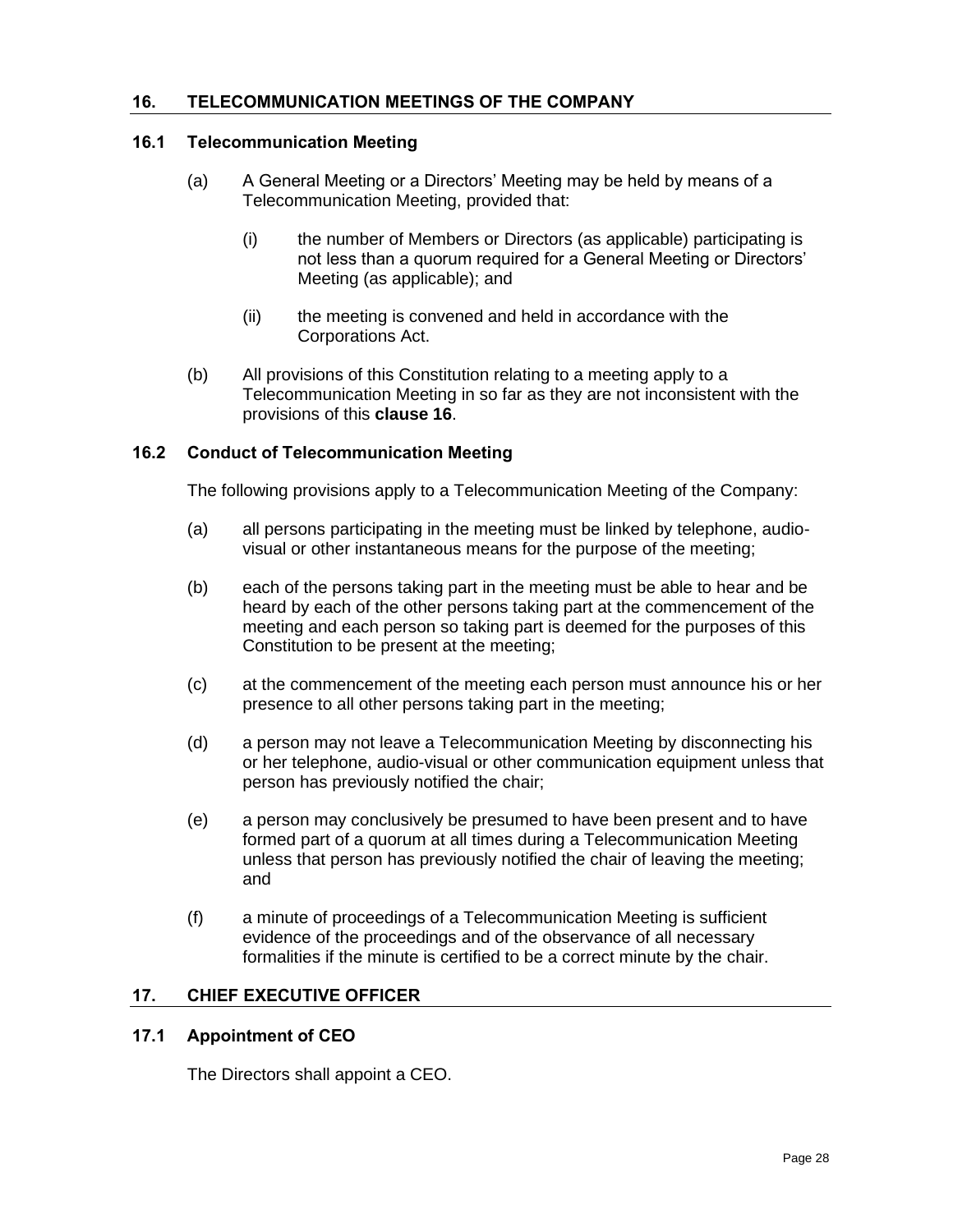#### **17.2 Powers, duties and authorities of CEO**

- <span id="page-29-0"></span>(a) The CEO holds office on the terms and conditions (including as to remuneration) and with the powers, duties and authorities, delegated to them by the Directors.
- (b) The exercise of those powers and authorities, and the performance of those duties, by the CEO are subject at all times to the control of the Directors.

#### **17.3 Suspension and removal of CEO**

Subject to the terms and conditions of the appointment, the Directors may suspend or remove the CEO from that office.

#### <span id="page-29-8"></span><span id="page-29-1"></span>**17.4 Delegation by Directors to CEO**

<span id="page-29-2"></span>The Directors may delegate to the CEO the power (subject to such reservations on the power as are decided by the Directors) to conduct the day-to-day management and control of the business and affairs of the Company. The delegation will include the power and responsibility to:

- (a) develop business plans, budgets, strategies, policies, processes and codes of conduct for consideration by the Directors and to implement them to the extent approved by the Directors;
- (b) manage the financial and other reporting mechanisms of the Company;
- (c) approve and incur expenditure subject to specified expenditure limits;
- (d) sub-delegate his or her powers and responsibilities to employees or internal management committees of the Company; and
- (e) any other powers and responsibilities which the Directors consider appropriate to delegate to the CEO.

#### **17.5 CEO to attend meetings**

The CEO is entitled, subject to a determination otherwise by the Directors, to attend all meetings of the Company, all meeting of the Directors and any Committees and may speak on any matter, but does not have a vote.

#### <span id="page-29-7"></span><span id="page-29-3"></span>**18. COMPANY SECRETARY**

#### <span id="page-29-4"></span>**18.1 Appointment of Company Secretary**

There must be at least one Company Secretary who is to be appointed by the Directors.

#### <span id="page-29-5"></span>**18.2 Suspension and removal of Company Secretary**

<span id="page-29-6"></span>The Directors may suspend or remove a Company Secretary from that office.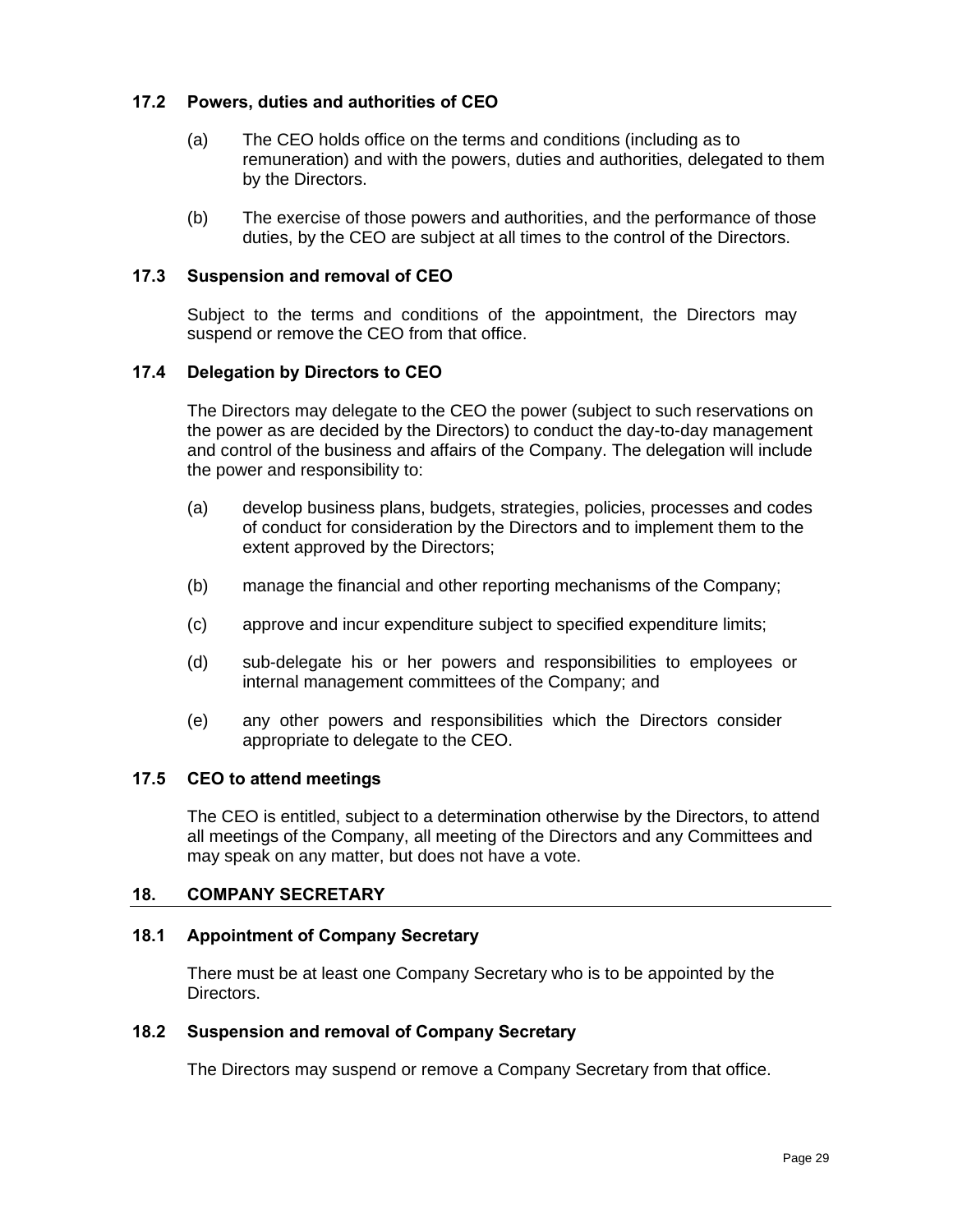#### **18.3 Powers, duties and authorities of Company Secretary**

A Company Secretary holds office on the terms and conditions (including as to remuneration) and with the powers, duties and authorities, delegated to them by the Directors.

#### <span id="page-30-8"></span><span id="page-30-0"></span>**19. COMMITTEES**

#### <span id="page-30-1"></span>**19.1 Committees**

The Directors may delegate any of their powers to Committees consisting of those persons they think fit (including Directors, individuals and consultants), and may vary or revoke any delegation.

#### <span id="page-30-2"></span>**19.2 Powers delegated to Committees**

- (a) A Committee must exercise the powers delegated to it according to the terms of the delegation and any directions of the Directors.
- <span id="page-30-3"></span>(b) Powers delegated to and exercised by a Committee are taken to have been exercised by the Directors.

#### **19.3 Committee meetings**

Unless otherwise determined by the Directors, committee meetings are governed by the provisions of this Constitution dealing with Directors' meetings, as far as they are capable of application.

#### <span id="page-30-4"></span>**20. POLICIES**

#### <span id="page-30-5"></span>**20.1 Making and amending Policies**

- <span id="page-30-6"></span>(a) In addition to policies made under **clause [7.2](#page-9-7)**, the Directors may from time to time make policies:
	- (i) that are required to be made under this Constitution; and
	- (ii) which in their opinion are necessary or desirable for the control, administration and management of the Company's affairs and may amend, repeal and replace those policies.
- (b) The Policies referred to in **clauses [7.2](#page-9-7)** and **[20.1\(a\)](#page-30-5)** take effect 7 days after the service of the Policy on the Member and shall be of force and effect on that date.

#### **20.2 Effect of Policies**

A Policy:

- <span id="page-30-7"></span>(a) is subject to this Constitution;
- (b) must be consistent with this Constitution;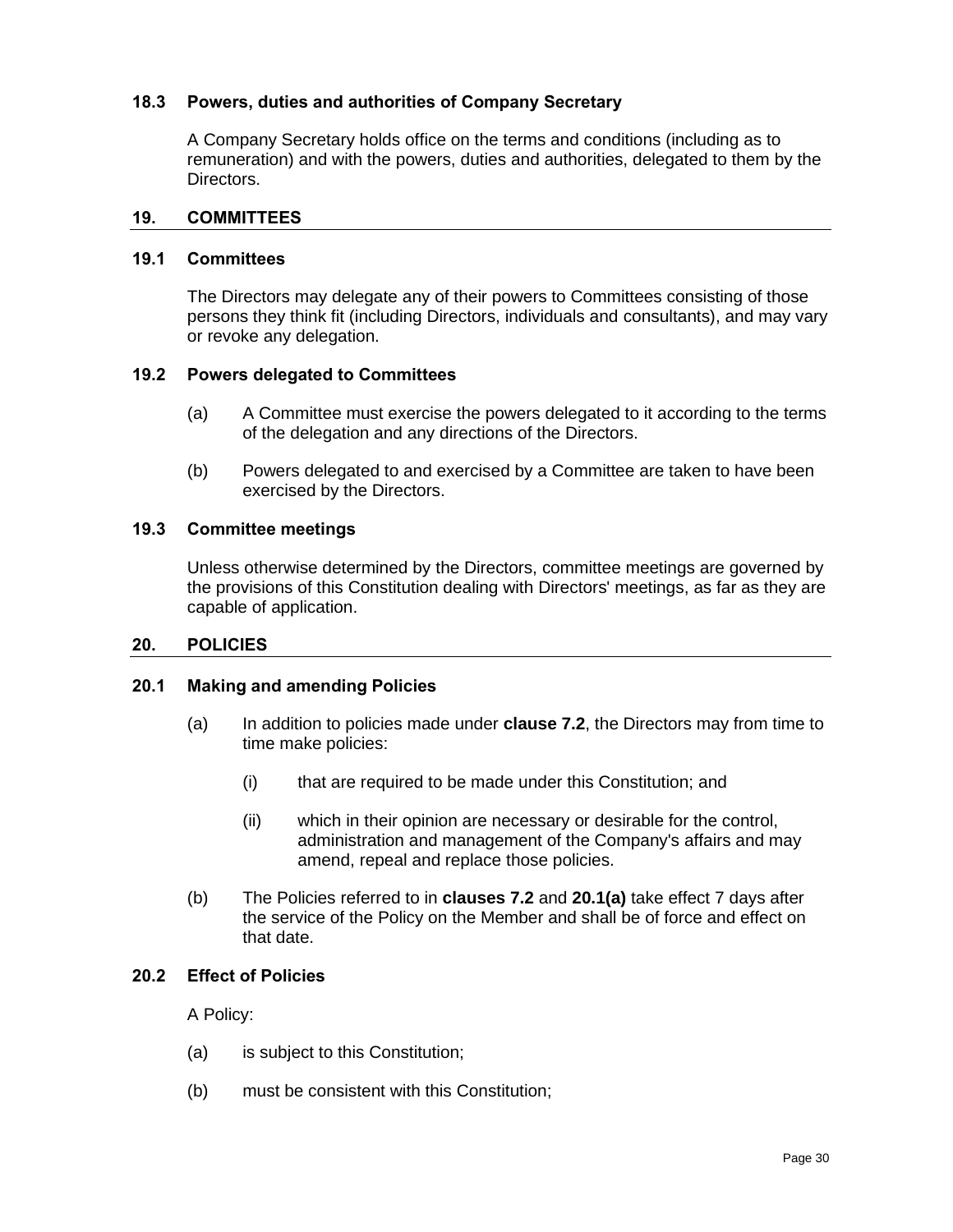- (c) when in force, is binding on all Members and has the same effect as a provision in this Constitution; and
- (d) may be overruled if a resolution to that effect is passed by the Members at a General Meeting.

#### **21. INSPECTION OF RECORDS**

A Member does not have the right to inspect any document of the Company (including registers kept by the Company) except as required by law.

#### <span id="page-31-0"></span>**22. ACCOUNTS**

#### <span id="page-31-1"></span>**22.1 Accounting Records**

The Directors will cause proper accounting and other records to be kept and will distribute copies of financial statements as required by the Corporations Act.

#### <span id="page-31-2"></span>**22.2 Auditor**

A properly qualified auditor or auditors shall be appointed by the Directors and the remuneration of such auditor or auditors fixed and duties regulated in accordance with the Corporations Act.

#### <span id="page-31-8"></span><span id="page-31-3"></span>**23. SERVICE OF DOCUMENTS**

#### <span id="page-31-4"></span>**23.1 Document includes notice**

In this **clause [23](#page-31-8)**, document includes a notice.

#### <span id="page-31-5"></span>**23.2 Methods of service on a Member**

The Company may give a document to a Member:

- <span id="page-31-6"></span>(a) personally;
- (b) by sending it by post to the address for the Member in the Register or an alternative address nominated by the Member; or
- (c) by sending it to a facsimile number or electronic address nominated by the Member.

#### **23.3 Methods of service on the Company**

A Member may give a document to the Company:

- <span id="page-31-7"></span>(a) by delivering it to the Registered Office;
- (b) by sending it by post to the Registered Office; or
- (c) by sending it to a facsimile number or electronic address nominated by the Company.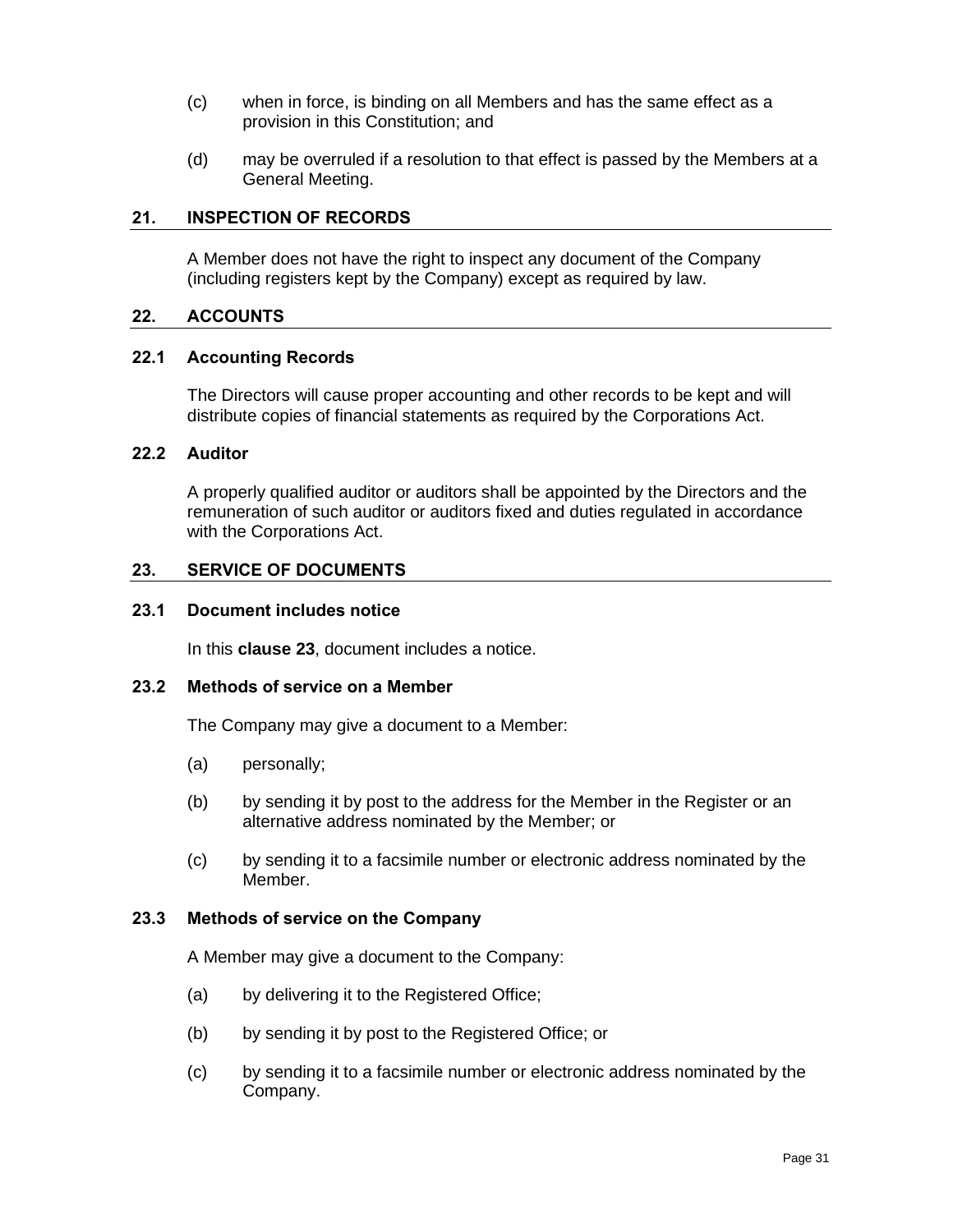A document sent by post if sent to an address:

- <span id="page-32-0"></span>(a) in Australia, may be sent by ordinary post; and
- (b) outside Australia, or sent from an address outside Australia, must be sent by airmail,

and in either case is taken to have been received on the fourth business day after the date of its posting.

#### **23.5 Facsimile or electronic transmission**

If a document is sent by facsimile or electronic transmission, delivery of the document is taken to:

- <span id="page-32-1"></span>(a) be effected by properly addressing and transmitting the facsimile or electronic transmission; and
- (b) have been delivered on the business day following its transmission.

#### <span id="page-32-4"></span>**24. INDEMNITY**

#### <span id="page-32-5"></span><span id="page-32-2"></span>**24.1 Indemnity of officers**

- <span id="page-32-3"></span>(a) This **clause [24](#page-32-4)** applies to every person who is or has been:
	- (i) a Director, CEO or Company Secretary of the Company; and
	- (ii) to any other officers, employees, former officers or former employees of the Company or of its related bodies corporate as the Directors in each case determine.

Each person referred to in this paragraph (a) is referred to as an "Indemnified Officer" for the purposes of the rest of **clause [24](#page-32-4)**.

- (b) The Company will indemnify each Indemnified Officer out of the property of the Company against:
	- (i) every liability (except a liability for legal costs) that the Indemnified Officer incurs as an Officer of the Company or of a related body corporate of the Company; and
	- (ii) all legal costs incurred in defending or resisting (or otherwise in connection with) proceedings, whether civil or criminal or of an administrative or investigatory nature, in which the Indemnified Officer becomes involved as an officer of the Company or of a related body corporate of the Company,

unless:

(iii) the Company is forbidden by statute to indemnify the person against the liability or legal costs; or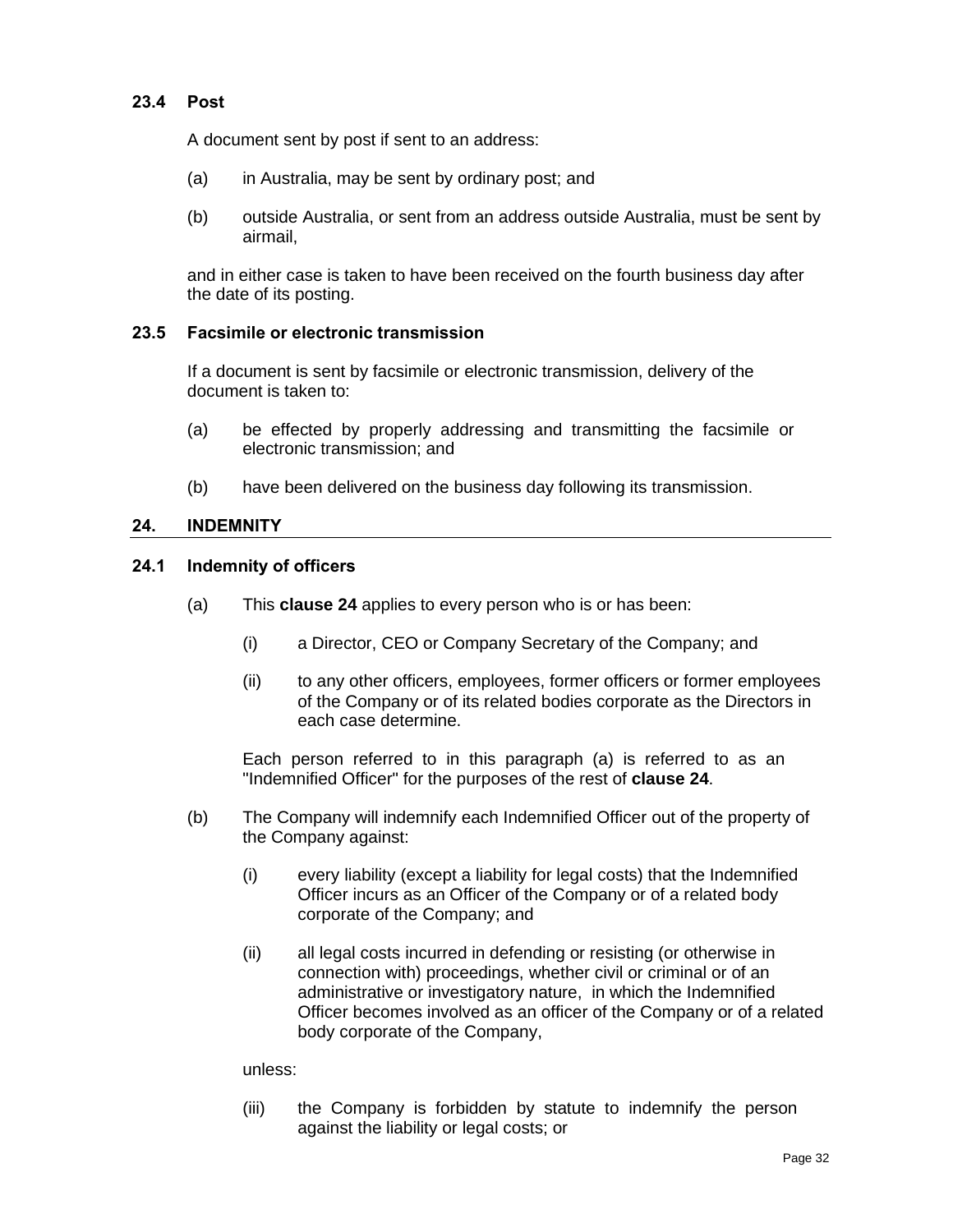(iv) an indemnity by the Company of the person against the liability or legal costs would, if given, be made void by statute.

#### **24.2 Insurance**

<span id="page-33-0"></span>The Company may pay or agree to pay, whether directly or through an interposed entity, a premium for a contract insuring an Indemnified Officer against liability that the Indemnified Officer incurs as an officer of the Company or of a related body corporate of the Company including a liability for legal costs, unless:

- (a) the Company is forbidden by statute to pay or agree to pay the premium; or
- (b) the contract would, if the Company paid the premium, be made void by statute.

#### **24.3 Deed**

The Company may enter into a deed with any Indemnified Officer or a deed poll to give effect to the rights conferred by **clause [24.1](#page-32-5)** on the terms the Directors think fit (as long as they are consistent with **clause [24](#page-32-4)**).

#### <span id="page-33-5"></span><span id="page-33-1"></span>**25. WINDING UP**

#### <span id="page-33-2"></span>**25.1 Contributions of Members on winding up**

- (a) Each Voting Member must contribute to the Company's property if the Company is wound up while they are a Member or within one year after their membership ceases.
- <span id="page-33-3"></span>(b) The contribution is for:
	- (i) payment of the Company's debts and liabilities contracted before their membership ceased;
	- (ii) the costs of winding up; and
	- (iii) adjustment of the rights of the contributories among themselves,

and the amount is not to exceed \$1.00.

(c) No other Member must contribute to the Company's property if the Company is wound up.

#### **25.2 Excess property on winding up**

- <span id="page-33-4"></span>(a) If on the winding up or dissolution of the Company, and after satisfaction of all its debts and liabilities, any property remains, that property must be given or transferred to another body or bodies:
	- (i) having objects similar to those of the Company; and
	- (ii) whose constitution prohibits (or each of whose constitutions prohibit) the distribution of its or their income and property among its or their